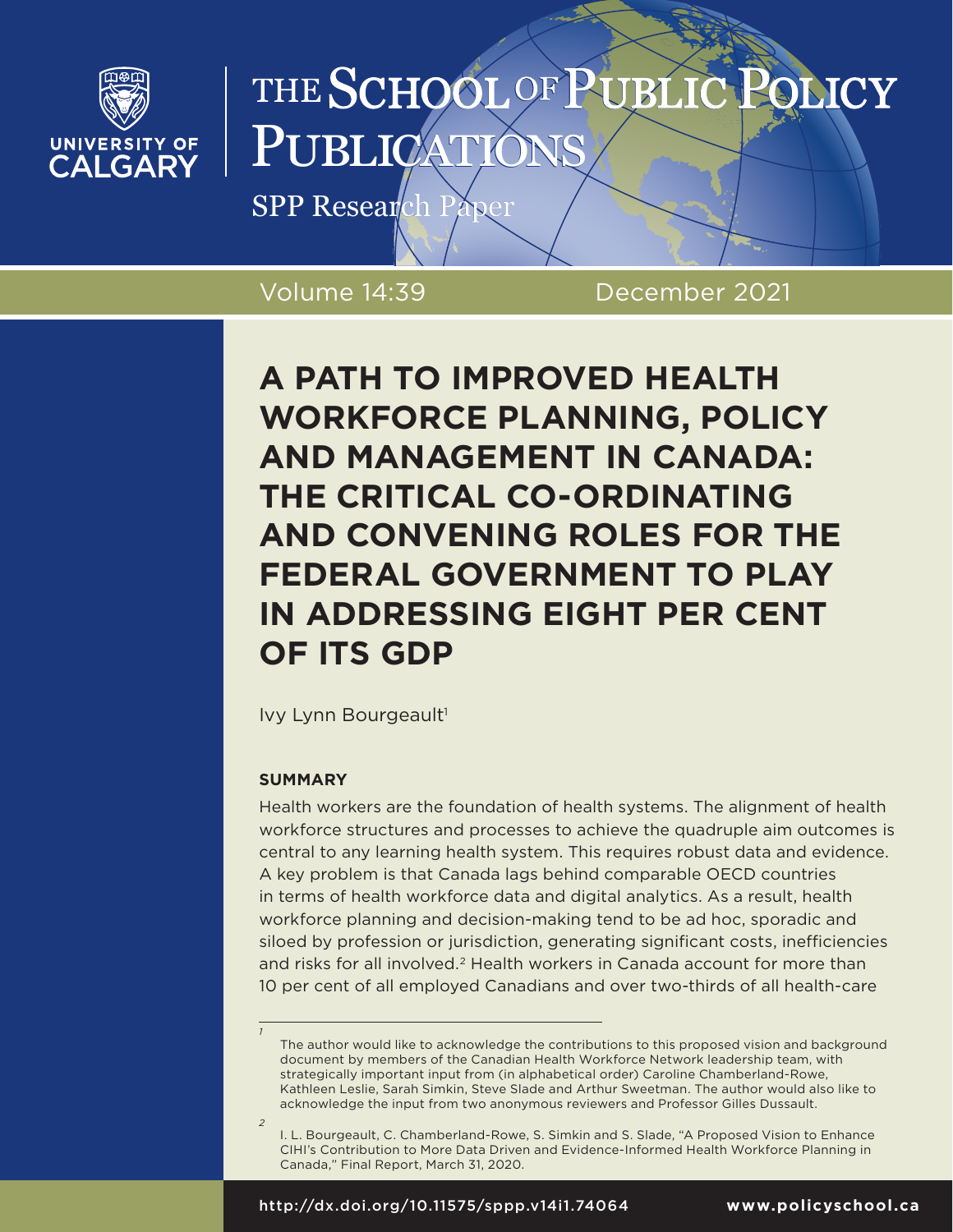spending, which amounted to \$175 billion in 2019, or nearly eight per cent of Canada's total GDP.<sup>3</sup> Recognizing these facts and supporting strategic health workforce planning, policy and management ought to be key priorities for federal and provincial/ territorial governments and other health-care organizations.

Across all the different stakeholders that make up the complex, adaptive health workforce system in Canada, we lack a centralized and co-ordinated data, analytics and strategic planning infrastructure, a neglect that has been readily acknowledged for over a decade. COVID-19 has exposed the significant gaps in our knowledge about the health workforce, causing critical risks for planners to manage during a health crisis. The time is ripe for the federal government to take on a co-ordinating leadership role to enhance the data infrastructure that provinces, territories, regions and training programs need to better plan for and support the health workforce.

Efforts should centre on three key elements that will improve data infrastructure, bolster knowledge creation and inform decision-making activities:

- A minimum data standard and enhanced health workforce data collection across all stakeholders;
- More timely, accessible, interactive and fit-for-purpose decision-support tools;
- Capacity building in health workforce data analytics, digital tool design, policy analysis and management science.

This vision requires an enhanced federal government role to contribute resources to co-ordinate the collection of accurate, standardized and more complete data to support analysis across occupations, sectors and jurisdictions, with links to relevant patient information, health-care usage and outcome data, for more strategic fit-forpurpose planning at all levels.

This paper presents a vision for enhanced federal support of data-driven and evidence-informed health workforce planning, policy and management. First, two data infrastructure and capacity-building recommendations include:

- 1. The federal government should create an initiative dedicated to enhancing standardized health workforce data, purpose-built for strategic planning and associated decision-making tools for targeted planning, through a specially earmarked contribution agreement with the Canadian Institute for Health Information (CIHI).
- 2. In addition to the need to build better data, digital tools and decision-support infrastructure, there is a parallel need to build the human resources capacity for health workforce analytics. Through a special Canadian Institutes of Health Research-administered fund, this could include a strategic training investment in health workforce research and a complementary signature initiative to fund integrated research projects that cut across the existing scientific institutes.

In 2019, health care constituted 11.5 per cent of GDP. Although the data are not readily available for the full costs of the health workforce, it is generally accepted that approximately 70 per cent of health-care costs are the costs of labour; 70 per cent of 11.5 is 8.05.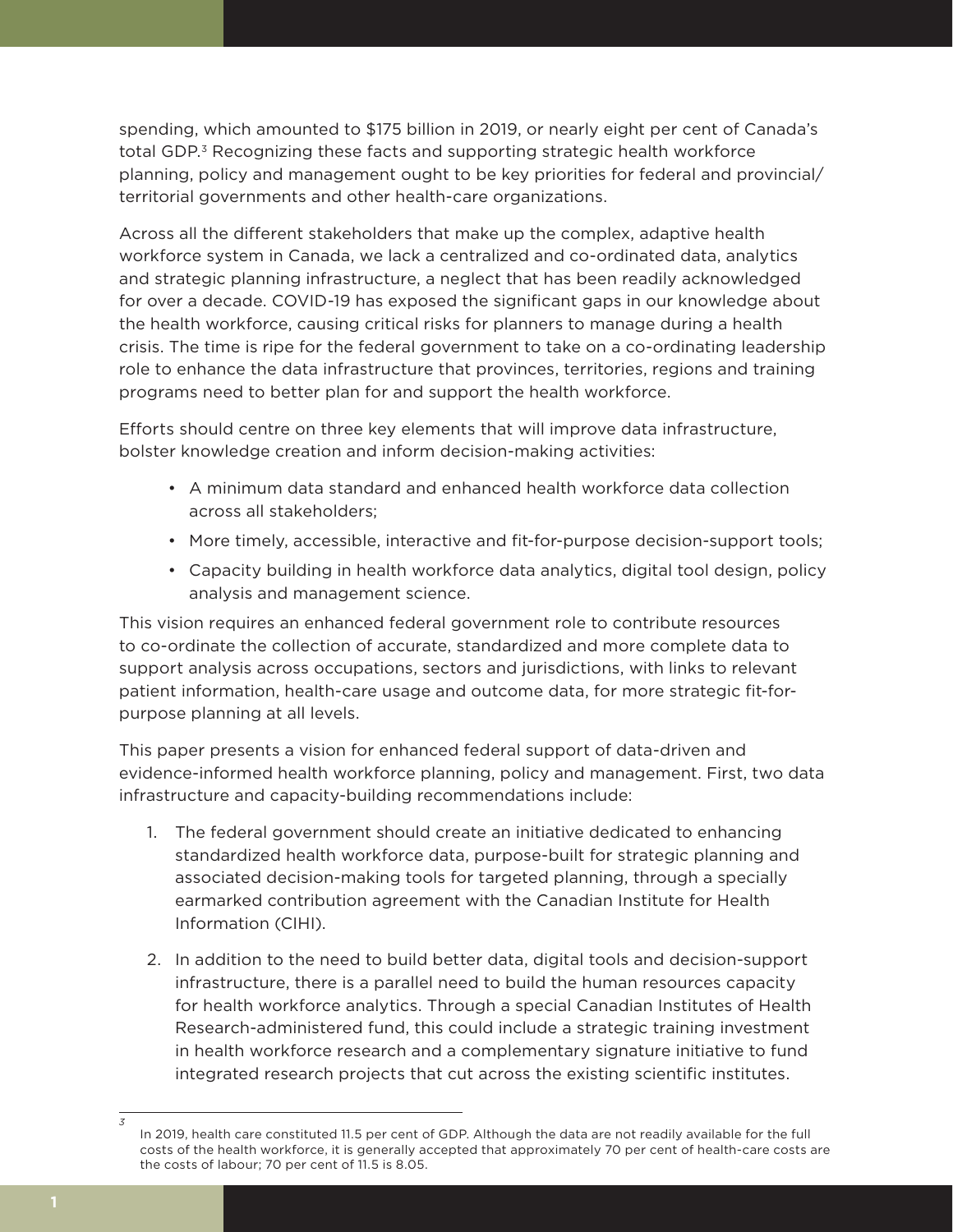Building on these two necessary but insufficient building blocks, a co-ordinating national health workforce organization could include one of the following three options:

- 1. The federal government could create a dedicated agency with a mandate to enhance existing data infrastructure and decision-support tools for strategic planning, policy and management across Canada.
- 2. Through a contribution agreement, the federal government could support the creation of an arm's-length, not-for-profit organization — a partnership for health workforce *—* as a steward of a renewed strategy and to provide health labour market information, training and management of human resources in the health sector, including support for recruitment and retention.
- 3. The federal government could support the creation of a robust, transparent and accessible secretariat for a council on health workforce to improve data and decision-making infrastructures, and to bolster knowledge creation through dedicated funding to inform policy and decision-making and collaborate on topics of mutual interest across stakeholders.

In addition to building a more robust health system for Canada's post-pandemic recovery, these actions would align with the World Health Organization's *Global Strategy on Human Resources for Health* (2016) which encourages all countries to have institutional mechanisms in place by 2030 to effectively steer and co-ordinate an intersectoral health workforce agenda and established mechanisms for health workforce data sharing through national health workforce accounts.

Because of the importance of the health workforce to Canada's economy and pandemic recovery, building the necessary infrastructure requires a sizable and sustained investment over the course of at least 10 years.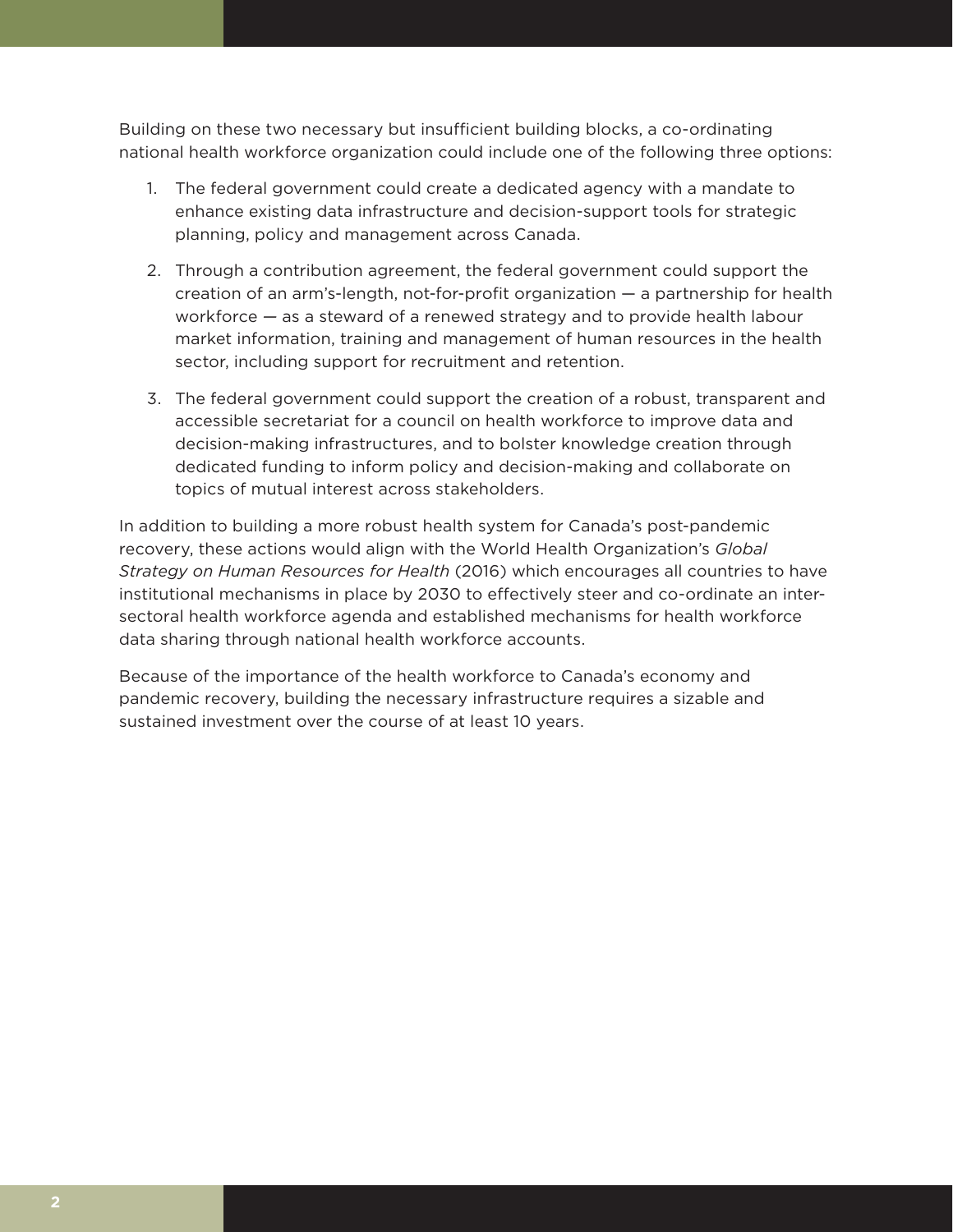**VOIE POUR UNE AMÉLIORATION DE LA PLANIFICATION, DES POLITIQUES ET DE LA GESTION DES EFFECTIFS DE LA SANTÉ AU CANADA : LES RÔLES ESSENTIELS DE COORDINATION ET DE CONVOCATION QUE LE GOUVERNEMENT FÉDÉRAL DEVRA JOUER POUR RÉGLER HUIT POUR CENT DE SON PIB**

Ivy Lynn Bourgeault<sup>1</sup>

#### **RÉSUMÉ**

Les travailleurs de la santé forment la base des systèmes de santé. L'alignement des structures et des processus de la main-d'œuvre pour atteindre les résultats du quadruple objectif est au cœur de tout système de santé apprenant. Cela demande des données solides. Or, un des problèmes clés est que le Canada accuse un retard par rapport à des pays comparables de l'OCDE pour ce qui est des données sur la main-d'œuvre de la santé et de l'analytique numérique. Par conséquent, la planification et la prise de décisions relatives à la main-d'œuvre de la santé ont tendance à être ponctuelles, sporadiques et cloisonnées selon la profession ou la province, ce qui génère des coûts, des inefficacités et des risques importants pour toutes les personnes concernées2. Au Canada, les travailleurs de la santé représentent plus de 10 % de tous les employés au pays et comptent pour plus des deux tiers de toutes les dépenses en soins de santé, lesquelles s'élevaient à 175 milliards de dollars en 2019, soit près de 8 % du PIB total du Canada3. Reconnaître ces faits et soutenir la planification, les politiques et une gestion stratégique de la main-d'œuvre devraient être des priorités pour les gouvernements fédéral, provinciaux et territoriaux ainsi que pour les organismes de soins de santé.

L'auteure aimerait remercier l'équipe de direction du Réseau canadien des personnels de santé pour sa contribution à cette proposition de vision et à ce document d'information, notamment la contribution stratégiquement importante de (par ordre alphabétique) Caroline Chamberland-Rowe, Kathleen Leslie, Sarah Simkin, Steve Slade et Arthur Sweetman. L'auteure tient également à souligner la contribution de deux examinateurs anonymes et du professeur Gilles Dussault.

*<sup>2</sup>* I. L. Bourgeault, C. Chamberland-Rowe, S. Simkin and S. Slade, "A Proposed Vision to Enhance CIHI's Contribution to More Data Driven and Evidence-Informed Health Workforce Planning in Canada," Rapport final, 31 mars 2020.

*<sup>3</sup>*

En 2019, les soins de santé représentaient 11,5 % du PIB. Bien que les données ne soient pas facilement disponibles pour les coûts totaux du personnel de la santé, il est généralement admis qu'environ 70 % des coûts des soins de santé sont des coûts de main-d'œuvre; 70 % de 11,5 équivaut à 8,05.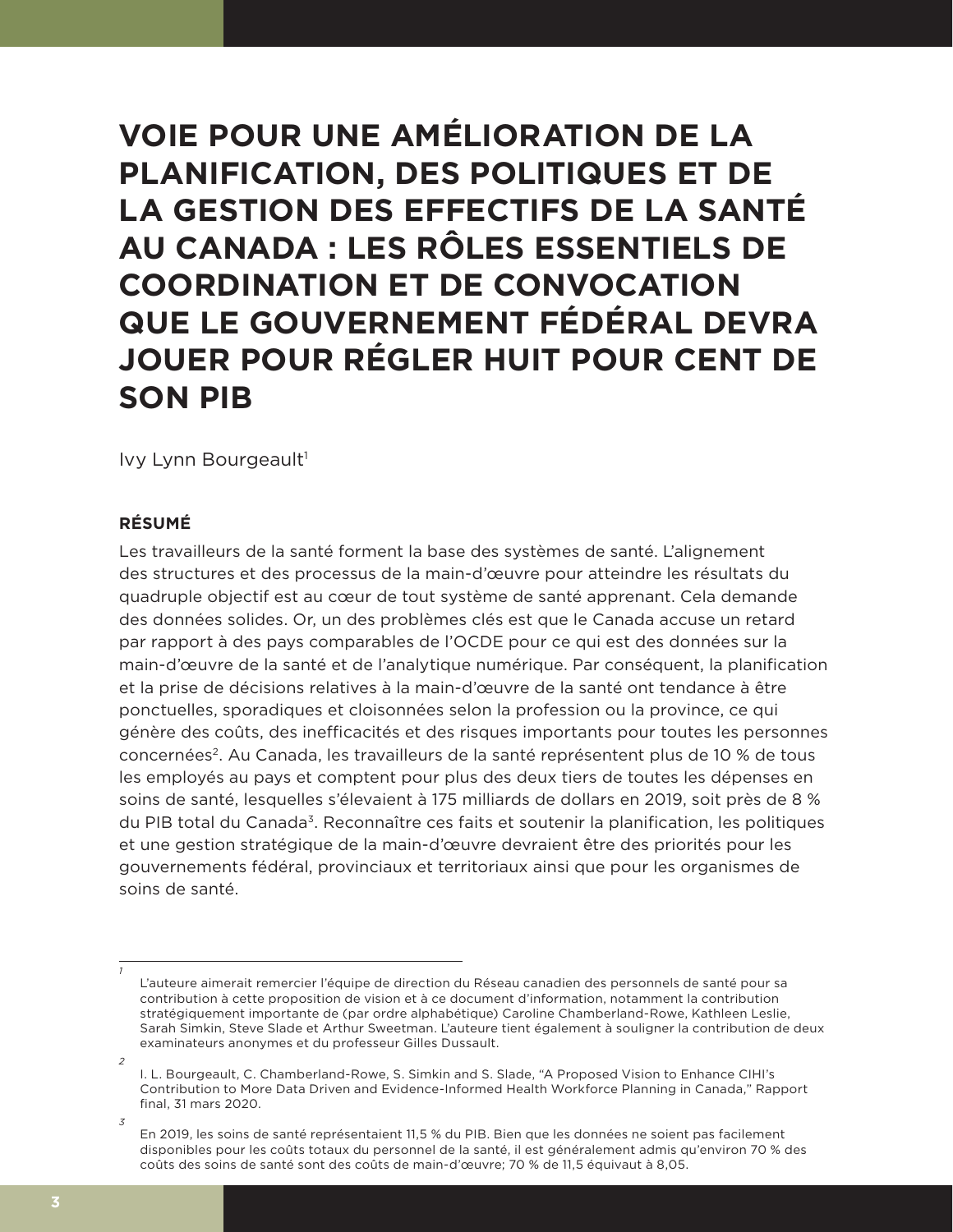Parmi tous les intervenants qui composent le système complexe et adaptatif de la main-d'œuvre de la santé au Canada, il manque une infrastructure centralisée et coordonnée pour les données, l'analyse et la planification stratégique; et ce manque est reconnu depuis plus d'une décennie. La COVID-19 a révélé des lacunes importantes dans nos connaissances sur le personnel de la santé, ce qui entraîne d'importants risques que les planificateurs doivent gérer au beau milieu d'une crise sanitaire. Le moment est venu pour le gouvernement fédéral d'assumer un rôle de coordonnateur afin d'améliorer l'infrastructure des données dont les provinces, les territoires, les régions et les programmes de formation ont besoin pour mieux planifier et soutenir la main-d'œuvre de la santé.

Les efforts doivent se concentrer sur trois éléments qui amélioreront l'infrastructure des données, renforceront la création de connaissances et éclaireront les activités de prise de décision :

- Une norme minimale concernant les données et une meilleure collecte de données sur le personnel de la santé auprès de toutes les parties prenantes;
- Des outils d'aide à la décision plus opportuns, accessibles, interactifs et adaptés;
- Un renforcement des capacités pour l'analytique des données, la conception d'outils numériques, l'analyse des politiques et la science de la gestion.

Cette vision nécessite un rôle accru du gouvernement fédéral dans la fourniture des ressources afin de coordonner la collecte de données précises, normalisées et plus complètes pour soutenir l'analyse des professions, des secteurs et des compétences, avec des liens vers des informations pertinentes sur les patients, l'utilisation des soins de santé et les données sur les résultats, et ce, afin d'assurer une planification plus stratégique et mieux adaptée aux objectifs à tous les niveaux.

Cet article présente une vision pour un soutien fédéral accru dans la planification, l'élaboration de politiques et la gestion fondées sur les données probantes. En premier lieu, voici deux recommandations concernant l'infrastructure des données et le renforcement des capacités :

- 1. Le gouvernement fédéral devrait créer une initiative consacrée à l'amélioration des données normalisées sur la main-d'œuvre de la santé, spécialement conçues pour une planification stratégique, et il devrait mettre en place des outils décisionnels connexes pour une planification ciblée, par le biais d'un accord de contribution spécial avec l'Institut canadien d'information sur la santé (ICIS).
- 2. Outre la nécessité de créer de meilleures données, des outils numériques et une infrastructure d'aide à la décision, il y a un besoin parallèle de renforcer la capacité pour l'analytique de la main-d'œuvre de la santé. Grâce à un fonds spécial administré par les Instituts de recherche en santé du Canada, cela pourrait comprendre un investissement stratégique dans la formation en recherche sur la main-d'œuvre de la santé et une initiative complémentaire pour financer des projets de recherche intégrés qui recoupent les instituts scientifiques existants.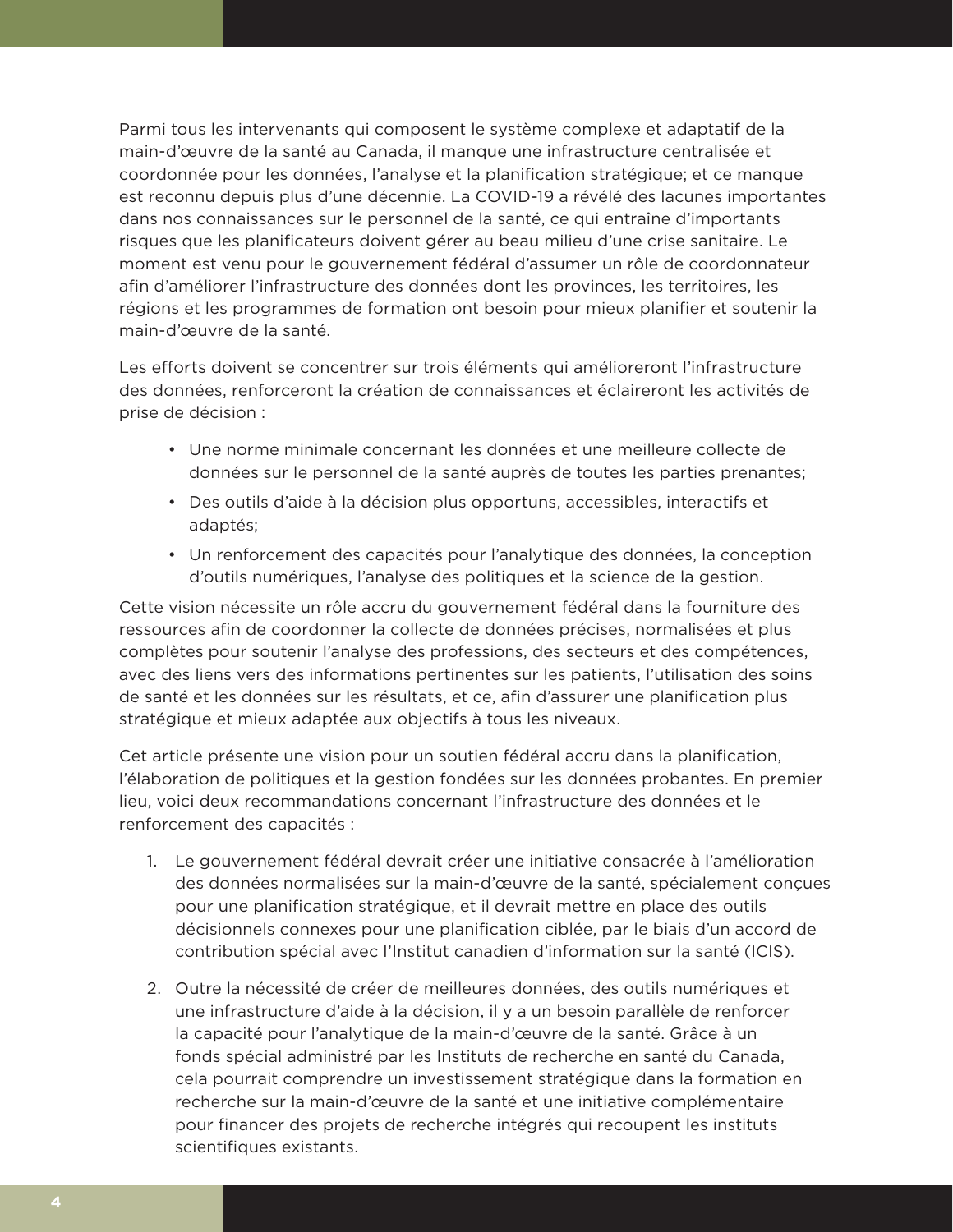En s'appuyant sur ces deux éléments nécessaires mais insuffisants, une organisation nationale de coordination de la main-d'œuvre de la santé pourrait inclure l'une des trois propositions suivantes :

- 1. Le gouvernement fédéral pourrait créer une agence spécialisée ayant pour mandat d'améliorer l'infrastructure de données existante et les outils d'aide à la décision pour la planification stratégique, les politiques et la gestion partout au Canada.
- 2. Par le biais d'un accord de contribution, le gouvernement fédéral pourrait soutenir la création d'un organisme sans lien de dépendance et sans but lucratif – un partenariat pour la main-d'œuvre de la santé—en tant que gestionnaire d'une stratégie renouvelée; et il pourrait fournir de l'information sur le marché du travail, sur la formation et sur la gestion des ressources humaines dans le secteur de la santé, notamment par le soutien au recrutement et à la rétention.
- 3. Le gouvernement fédéral pourrait soutenir la création d'un secrétariat solide, transparent et accessible visant la mise en place d'un conseil sur les travailleurs de la santé afin d'améliorer l'infrastructure de données et de prise de décision, et afin de renforcer la création de connaissances grâce à un financement visant à éclairer les politiques et la prise de décision, et il pourrait collaborer sur les sujets d'intérêt commun entre les parties prenantes.

En plus de bâtir un système de santé plus robuste pour le rétablissement postpandémique au Canada, ces mesures s'aligneraient sur la *Stratégie mondiale sur les ressources humaines pour la santé* (2016) de l'Organisation mondiale de la santé, qui encourage tous les pays à mettre en place des mécanismes institutionnels d'ici 2030 pour diriger efficacement et coordonner un programme intersectoriel sur les travailleurs de la santé et établir des mécanismes pour le partage des données par le biais de comptes nationaux sur les travailleurs de la santé.

En raison de l'importance de la main-d'œuvre de la santé pour l'économie du Canada et pour la relance suite à la pandémie, la construction de l'infrastructure nécessaire demandera un investissement important et soutenu pendant au moins 10 ans.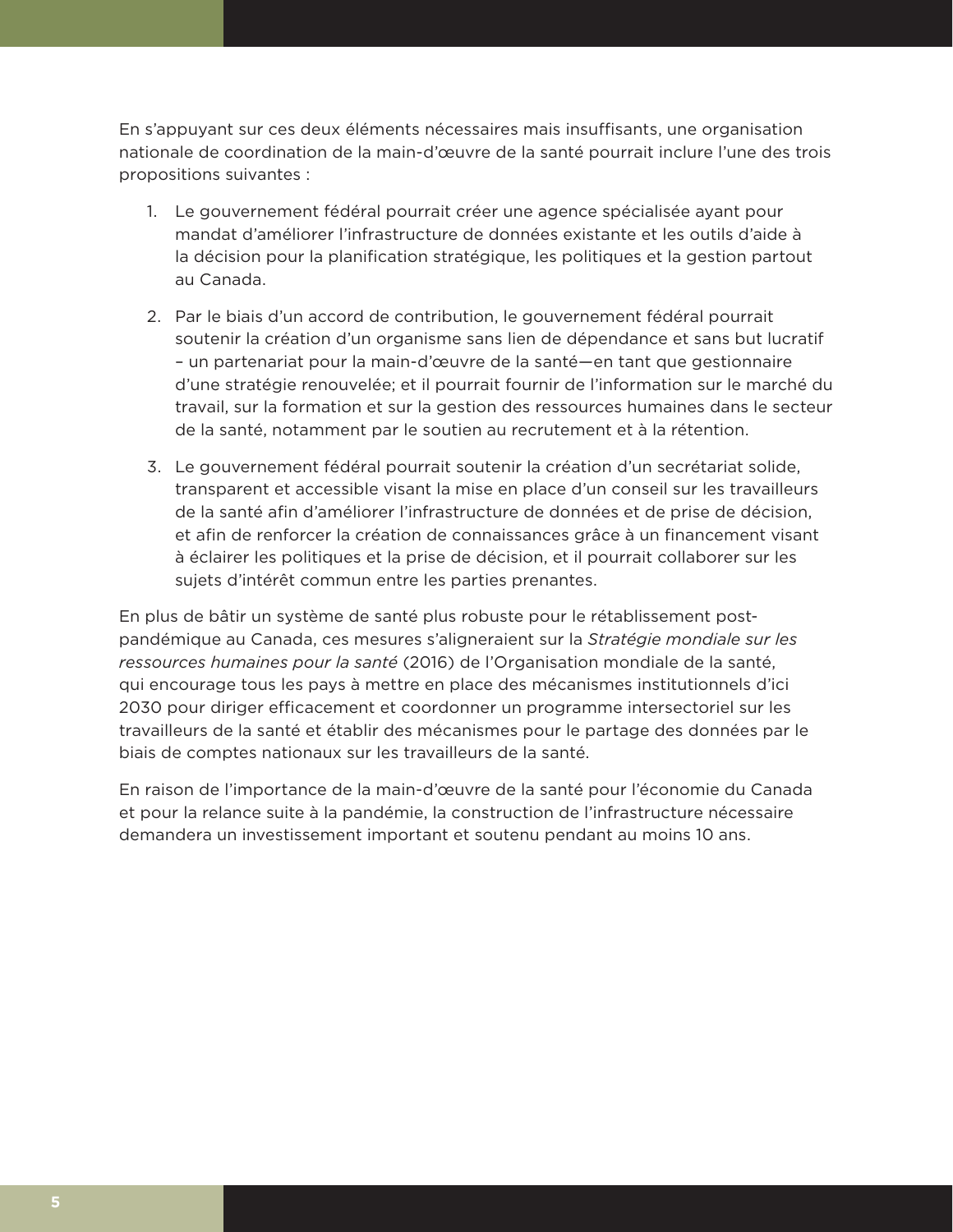## **GENERAL INTRODUCTION**

In 2017, the federal government took a new approach to that taken in the early 2000s to move forward on health system priorities. The government worked with the provinces and territories (PTs) to identify shared health priorities for federal investments, develop common areas of action within these priorities through an FPT framework, and then negotiated bilateral agreements with each PT. COVID-19 has highlighted the need for resilient health care systems that will continue meet the needs of Canadians today and in the future.

It is in this context that in April 2021, the School of Public Policy convened a group of health policy experts to develop research papers on various aspects of the evolution of health care in consultation with Health Canada. These experts have a diverse range of perspectives on issues related to Canadian health systems. Health Canada was consulted on the list of topics, but the orientation of each paper, the methodology, as well as the substance of the recommendations were left entirely to the discretion of the authors.

We are proud to share the result of this process. Each paper in this series of eight was subject to the intense scrutiny, and discussed extensively following detailed roundtable presentations. Two eminent health policy experts were also asked to conduct a careful double-blind review of the papers, with a special focus on rigor, readability, and relevance. We believe these policy briefs offer a rare combination of original thinking, deep subject expertise, and technical feasibility: a perfect balance between the very practical needs of the end users of the research and the independent and innovative spirit that pervades all the work originating from the School of Public Policy.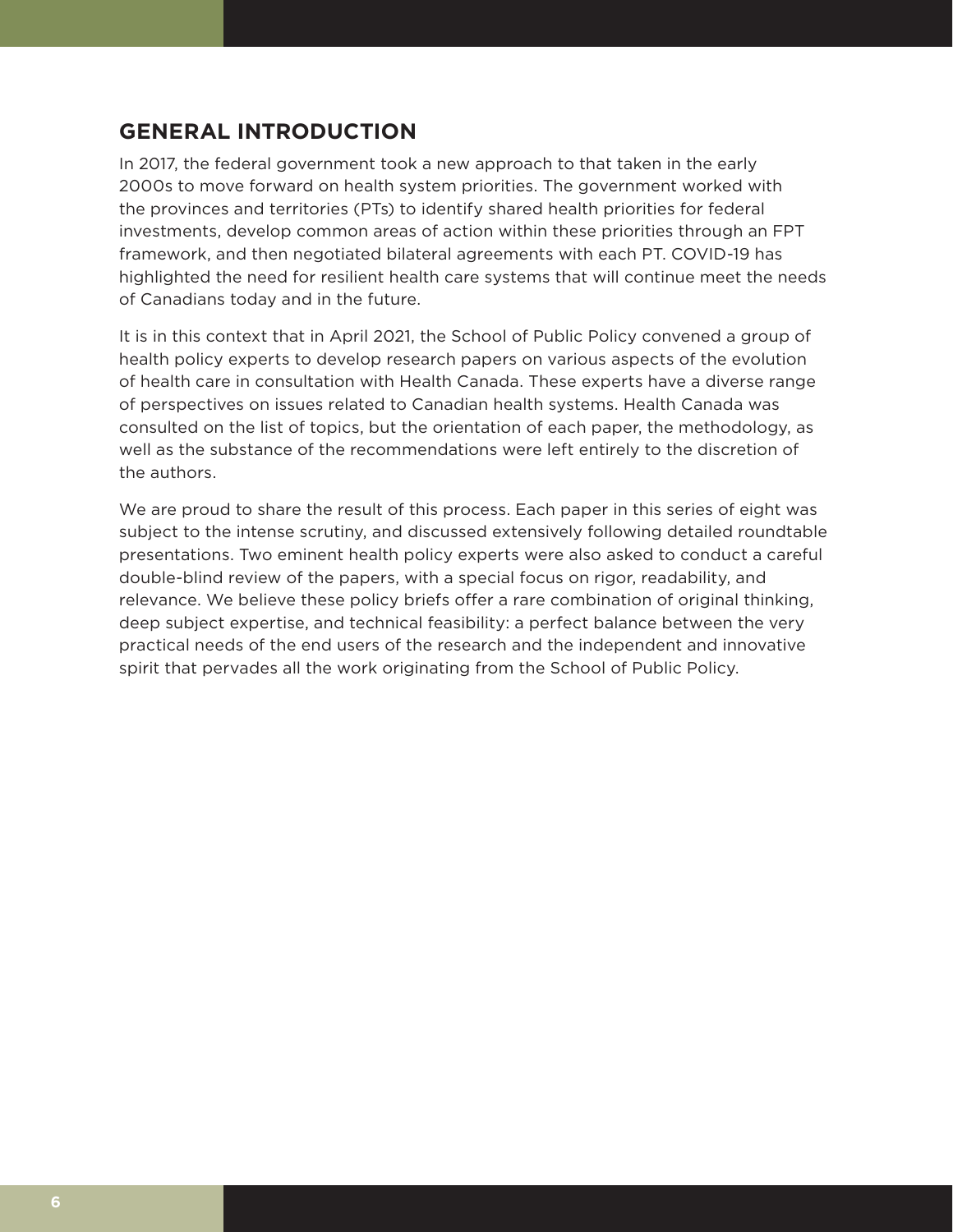# **THE IMPORTANCE OF THE HEALTH WORKFORCE TO CANADA'S POST-PANDEMIC RECOVERY**

Health workers are the foundation of all health systems. Through prevention, treatment and the care they deliver, health workers save, extend and improve the quality of patients' lives. A well-functioning health-care system with sufficient staffing, resources and supports underpins a healthy economy and fuels productivity. Health-care expenditures and labour-force statistics underscore the significance of health workers in Canada's economy and health-care system. Health workers in Canada account for more than 10 per cent of all employed Canadians and over two-thirds of all health-care spending, not including the personal and public cost to their training. That amounted to \$175 billion in 2019, or nearly eight per cent of Canada's total GDP.4

The health workforce is critical to the health of Canadians as well as to the social and economic fabric of Canada. Health workers are the conduit through which patients receive health care, enabling them to participate in and contribute to the communities in which they live.5 As the WHO (2012, 2) notes, "Without adequate number of well-trained and motivated health workers, deployed equitably, people cannot access the health services they need."

Recognizing these facts, supporting strategic health workforce planning, policy and management ought to be key priorities for

A well-performing health workforce is the backbone of an effective health system […]

The effectiveness of health systems and the quality of health services depend significantly on the knowledge, skills and motivation of health workers.

(WHO 2012, 2)

federal and provincial/territorial governments and the non-governmental organizations (NGOs) that license, educate, regulate, advocate and negotiate for health workers across Canada. Despite its importance, Canada lags behind comparable OECD countries in terms of health workforce data, data infrastructure and digital analytics.<sup>6</sup> As a result, health workforce planning across Canada is ad hoc, sporadic and siloed by profession or jurisdiction, generating significant costs, inefficiencies and risks for all involved.<sup>7</sup> Moreover, health workforce research secures less than three per cent of health services and policy research funds, $<sup>8</sup>$  and less than one per cent of all national</sup>

*4*

Source: Estimated from the National Health Expenditure Data, CIHI, 2019.

*<sup>5</sup>* This is particularly true in rural areas. The Federation of Canadian Municipalities identifies rural health and social services as being the 4th largest employer in rural areas nationally. https://fcm.ca/en/resources/ruralchallenges-national-opportunity

Ivy Bourgeault, Sarah Simkin and Caroline Chamberland-Rowe, "Poor Health Workforce Planning is Costly, Risky and Inequitable," CMAJ, October 21, 2019, 191 (42) E1147-E1148; DOI: https://doi.org/10.1503/ cmaj.191241.

*<sup>7</sup>* I. L. Bourgeault, C. Chamberland-Rowe, S. Simkin and S. Slade, "A Proposed Vision to Enhance CIHI's Contribution to More Data Driven and Evidence-Informed Health Workforce Planning in Canada," Final Report, March 31, 2020.

*<sup>8</sup>*

Pan-Canadian vision and strategy for health services and policy research: 2014–2019. CIHR IHSPR 2014:1–36.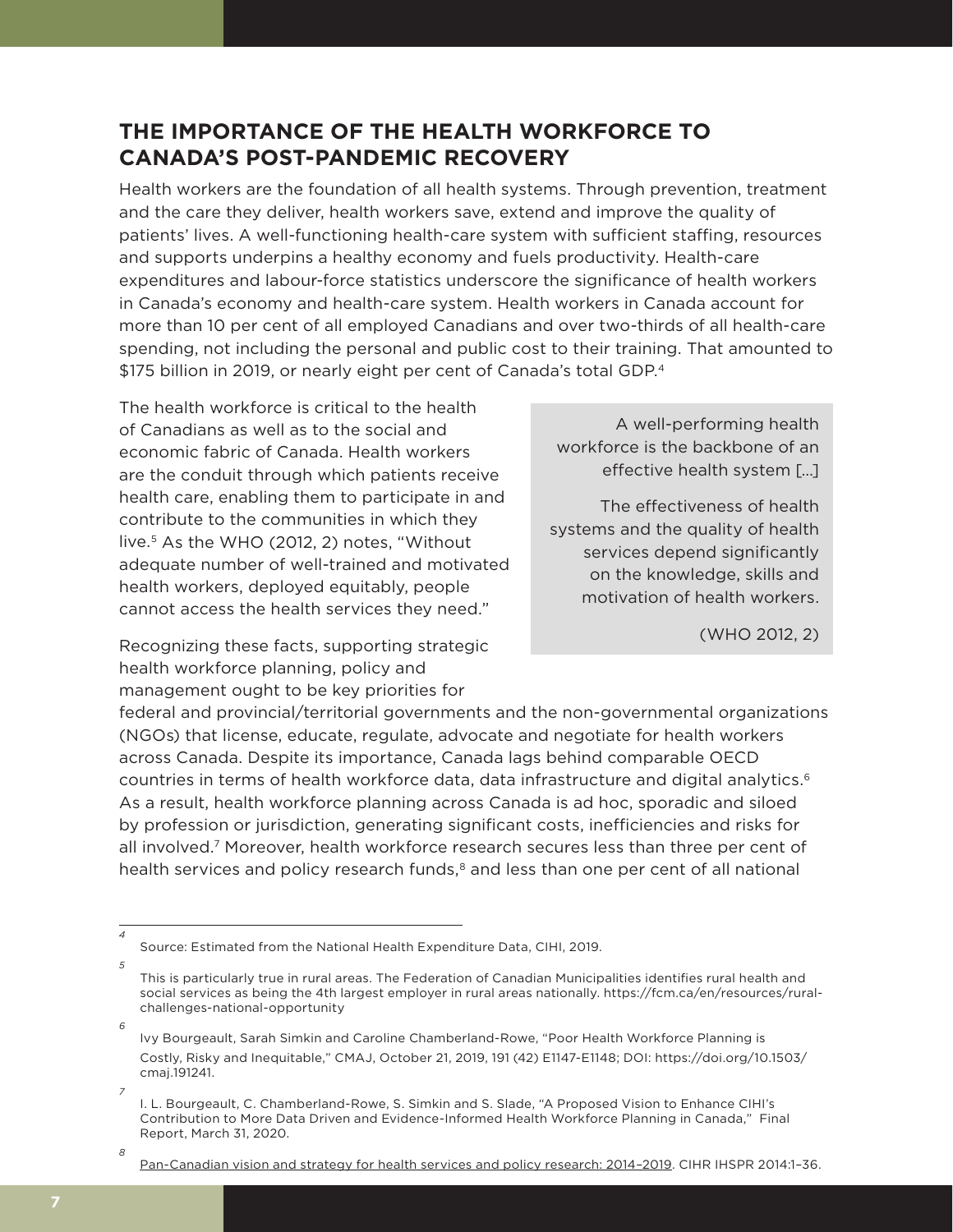health research funds.<sup>9</sup> The COVID-19 pandemic has exposed the significant gaps in our knowledge, causing critical risks for planners to manage during a health crisis.<sup>10</sup>

We are already seeing the pandemic impacts on the sustainability of health-care services. According to a Statistics Canada report, the number of vacancies in health care and social services has increased dramatically during the pandemic to  $112,000$ ,<sup> $11$ </sup> the highest vacancy rate of any sector. Burnout and other mental health concerns, already prevalent among both nurses and doctors prior to the pandemic, have increased due to health and safety concerns and unsustainable workloads.12 Caring for COVID-19 patients without pause, health workers have faced 16-hour days, cancelled vacations and forced redeployment. While they care for others, they have not received the support and care they need through public policy. Without an indication to all health workers of their value through significant policy action, we can soon expect an exodus from the health workforce in Canada and a dramatic exacerbation of unacceptably long wait times and poor health outcomes as a result.

## **THE ALIGNMENT OF HEALTH WORKFORCE STRUCTURES, PROCESSES AND HEALTH SYSTEM OUTCOMES**

The alignment of health workforce structures and processes to achieve the quadruple aim outcomes is central to any learning health system. Co-ordinated action across health workforce stakeholders, involving an iterative cycle of strategic planning, policy and management, should result in the alignment of health workforce supply, distribution, mix and performance with population health needs and health systems' organizational objectives (Figure 1). Comprehensive data and evidence are essential to ensure this alignment is achieved. Beyond better public accountability for funds spent, robust planning, policy and management based on high-quality data are critical to 1) making optimal use of available resources; and 2) meeting health system goals and population health needs in a cost-effective manner. Absent comprehensive data, our health systems are at significant risk of making suboptimal use of our human resources, creating unnecessary financial and health risks.13 This is the present state in Canada.

Given that approximately seven per cent of CIHR funds goes towards health services and policy research and that three per cent of health services and policy research is dedicated to health workforce research, it is fair to say that less than one per cent of CIHR funds goes towards health workforce research. There is no specific calculation of CIHR health workforce research funds.

*<sup>10</sup>* I. Bourgeault, S. Simkin and C. Chamberland-Rowe, "Crisis Underscores that Health Workers are Backbone of Health System," *Hill Times*, April 7, 2020, https://www.hilltimes.com/2020/04/07/crisis-underscores-thathealth-workers-are-backbone-of-health-system/242674.

*<sup>11</sup>* T. McMahon, "Nursing Job Vacancies are Soaring across Canada: Tens of Thousands of Nursing Jobs Remain Unfilled across the Country as Hospitals Scramble to Find Workers amid a Pandemic," Eastern Workforce Innovation Board, February 9, 2021, http://www.workforcedev.ca/index.php/en/projects\_en/newsarticles/101-workforce-en/394-nursing-job-vacancies-are-soaring-across-canada.

*<sup>12</sup>*

Healthy Professional Worker Partnership *Preliminary Comparative Findings*, 2021. https://www. healthyprofwork.com/comparative-findings/#interim-report

*<sup>13</sup>*

C. Chamberland-Rowe & I.L. Bourgeault "Health Workforce Impact Assessments Step 1 – A Framework of the Complex, Adaptive Health Workforce System," Paper presented at the Canadian Association of Health Services and Policy Research Conference, Halifax, NS, May 2019.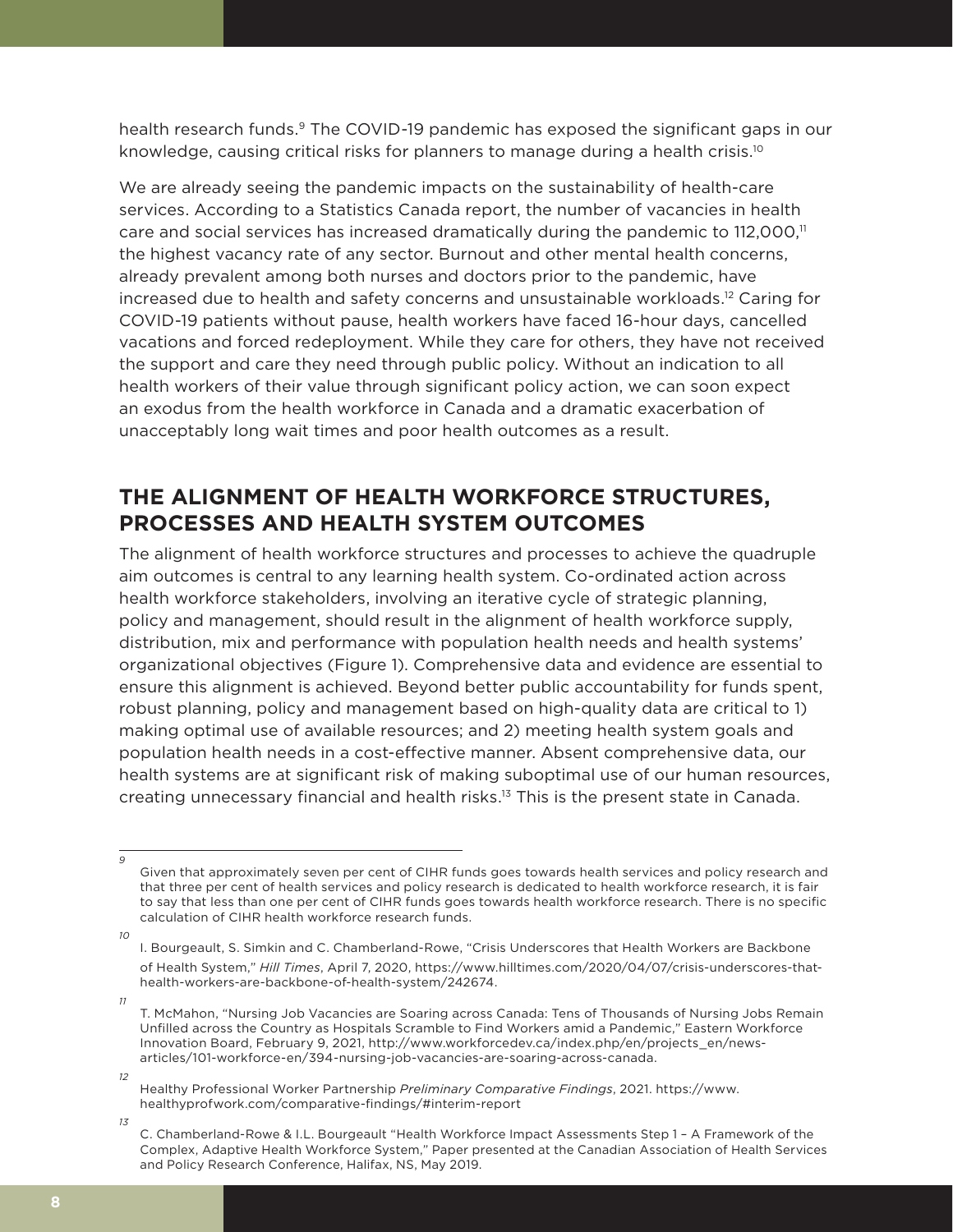

Figure 1. Iterative Process between Planning, Policy and Management

### THE COMPLEX ADAPTIVE HEALTH WORKFORCE SYSTEM IN CANADA

Canada's health workforce system can be conceived of as complex, with multiple, diverse and interconnected elements often accompanied by feedback effects, nonlinearity and other conditions that add to its unpredictability.14 The complex web of stakeholders reflects historical legacies regarding the governance of health care in Canada. Canada's health workforce system involves a range of government and nongovernmental actors in domains that address the education, accreditation, funding, regulation, practice and deployment of health workers (see Figure 2). These all exist within a unique social, technological, economic, environmental, political, legal, educational and demographic (STEEPLED) context.

Starting clockwise, provincial/territorial (P/T) government departments of health, education and labour hold key political decision-making authority over most aspects of the health workforce. Decisions within their purview include the education/training and funding of health workers and thus their supply. The Conference of Deputy Ministers of Health established the Federal/Provincial/Territorial Advisory Committee on the Health Workforce in 2002, which includes senior representatives from P/T health workforce departments and representatives from Health Canada to provide a forum to share information and discuss cross-cutting issues. Health Canada has no specific health workforce department even though the health workforce underpins several national health priorities.15

*<sup>14</sup>* J. W. Begun, B. Zimmerman and K. J. Dooley, "Health Care Organizations as Complex Adaptive Systems," *Advances in Health Care Organization Theory*, S. S. Mick and M. E. Wyttenbach, eds. (1st edition, pp. 253– 288), (San Francisco, CA: Jossey-Bass, 2003).

*<sup>15</sup>* This includes ensuring greater access to primary care, supporting mental health care and home and palliative care, applying gender-based analysis and strengthening the relationship with Indigenous peoples in Canada.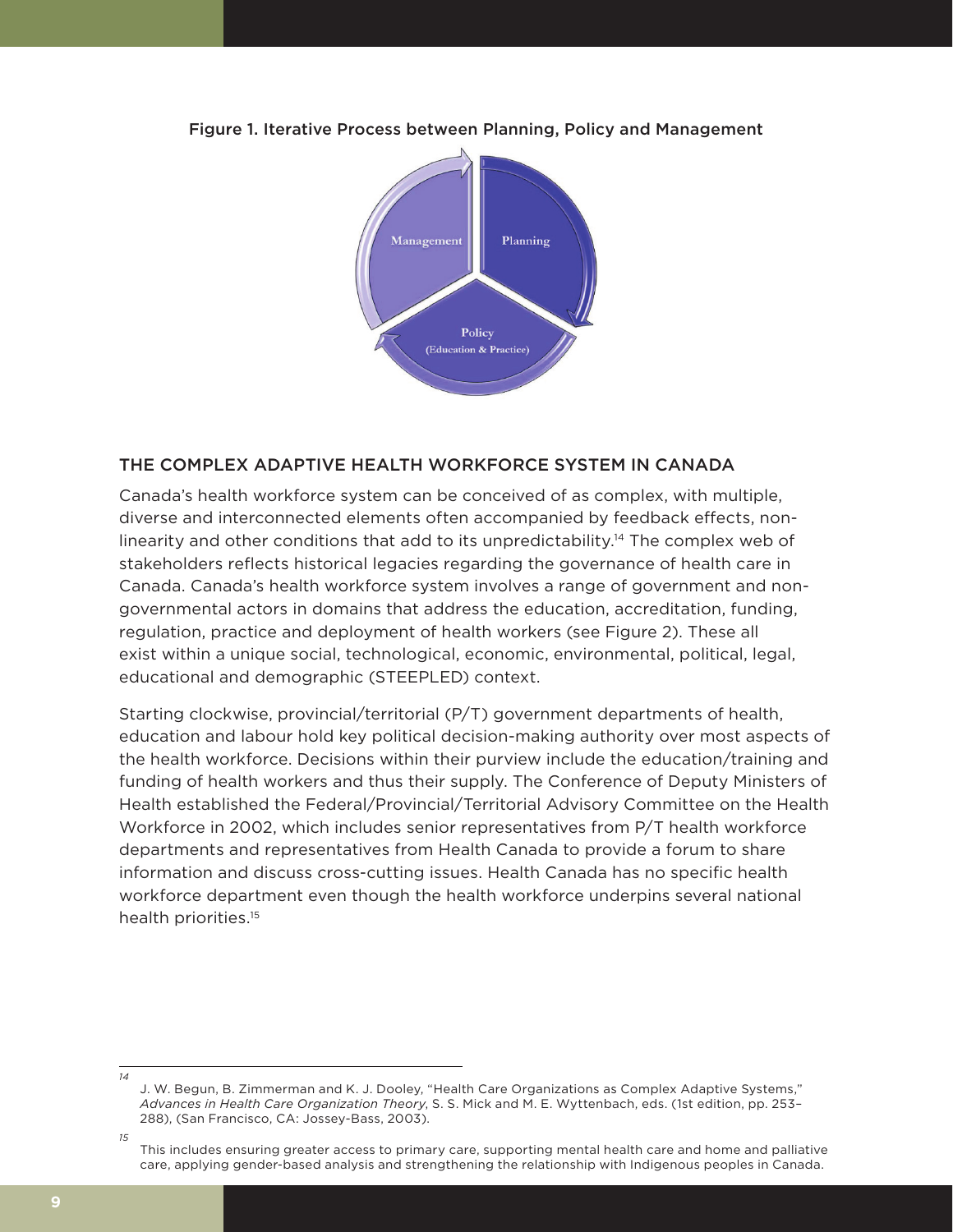

Figure 2. Framework of the Complex, Adaptive Canadian Health Workforce System

Source: Chamberland-Rowe and Bourgeault 2019

P/T governments delegate regulatory responsibilities to colleges or, in French, ordres which govern health workers in the public's interest (Epps 2011). Regulatory authorities capture data on members of the profession qualified to practise through a registry. In Ontario, the provincial government requires regulatory authorities to contribute standardized data to a health professions database. Although many P/T regulatory authorities collaborate nationally on common regulatory and practice-related issues,<sup>16</sup> most registry data are not aligned across jurisdiction or profession.

Unions and professional associations are non-profit, member-based organizations that exist at the provincial and territorial levels with the mandate to promote the interests of their profession; they function independently of regulatory authorities.<sup>17</sup> Many have membership lists, but these are incomplete in that not all registered workers are members, and they lack many data elements necessary for planning. Voluntary professional associations also exist at the national level, but they do not directly

*<sup>16</sup>* The Canadian Alliance of Physiotherapy Regulators has moved toward a national evidence-based entry-topractice standard as a proxy to a pan-Canadian licence. The Federation of Medical Regulatory Authorities of Canada has also been working towards a pan-Canadian licence for locum physicians, for the provision of virtual care and a regional licence for the Maritimes.

*<sup>17</sup>* In some provinces/territories, a single organization serves the role of both regulatory authority and professional association, but this is becoming less frequent.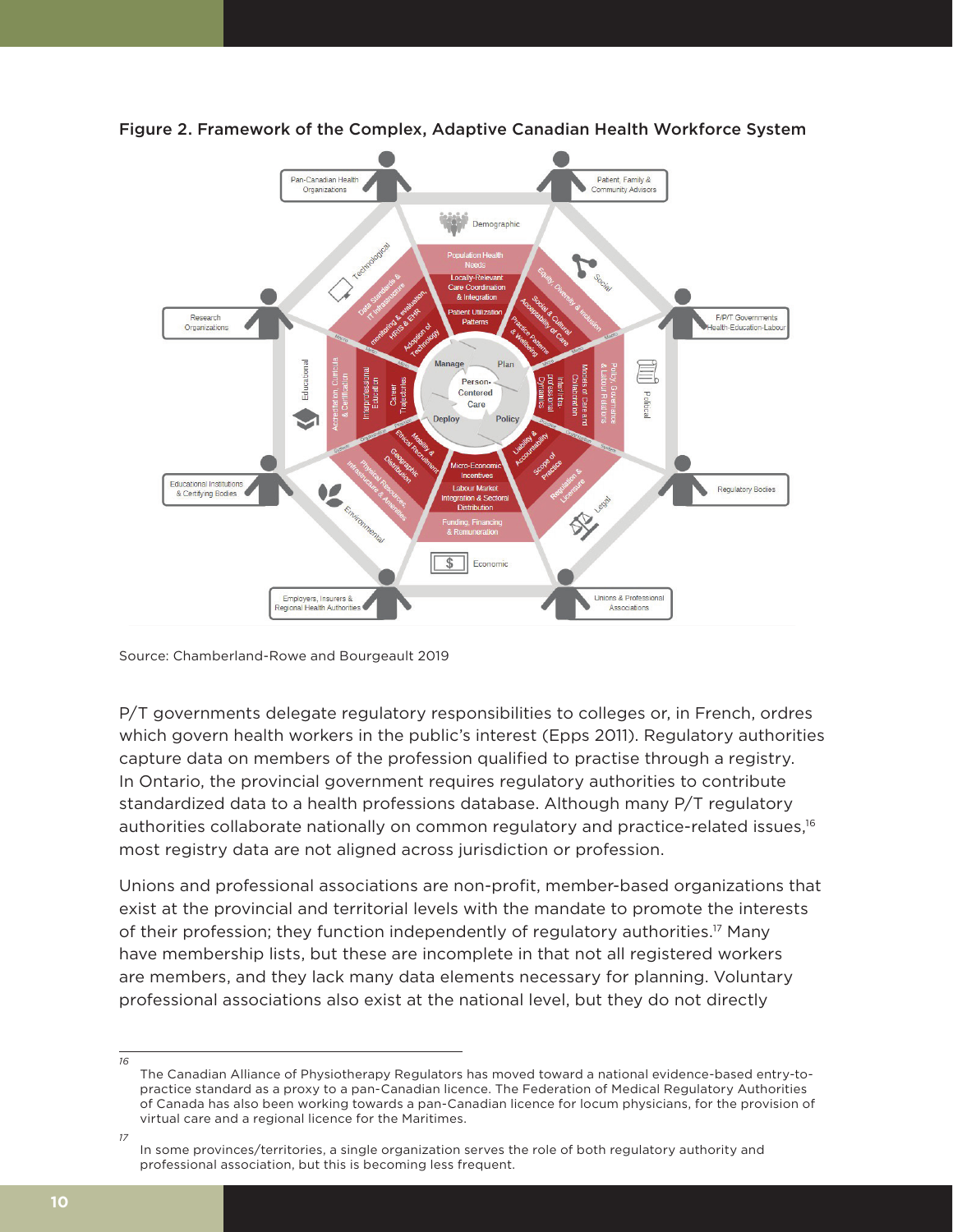negotiate the terms and conditions of remuneration and working conditions for their members; they also lack the data necessary for workforce planning.

Employers in health-care organizations and regional health authorities also collect typical human resources data where health professionals are paid by salary or through billings (collected provincially, primarily for physicians).

Many provincially based educational institutions, many of which are accredited nationally, also collect data on the participants in their programs. Pathways to integration for health workers trained internationally are supported by bridge training programs through the combined efforts of provincial educational institutions and regulatory authorities, often with involvement from national organizations.18 Due to data limitations, it is not always possible to track health workers from training through into practice.

Next, are research organizations, an example of which is the Canadian Health Workforce Network (CHWN). It was founded in 2011 as a knowledge-exchange network through a contribution agreement of \$200,000 from Health Canada and a \$600,000 network catalyst grant from the Canadian Institutes of Health Research (CIHR). It has continued since 2015 as a volunteer-based organization that provides a forum for national experts, researchers and policy-makers involved or interested in health workforce research, policy and planning.

Finally, the Canadian Institute for Health Information (CIHI) is one of the key organizations with explicit health workforce data expertise. Funded through voluntary bilateral agreements with  $F/P/T$  ministries of health, two teams at CIHI  $-$  the Physician Information (PI) and the Health Workforce Information (HWI) teams — work with stakeholder organizations to create and maintain a broad range of health databases, measurements and standards (Textbox 1).

The PI team reports on physician data from Scott's Medical Database (SMDB) and the National Physician Database (NPDB). The SMDB is a privately owned directory containing information on the supply, distribution, demographics, education and migration of physicians to produce the Canadian Medical Directory and mailing lists for commercial purposes.<sup>19</sup> CIHI purchases a copy of data from Scott's Directories. The NPDB is based on payments to physicians and services provided going back to 1989. The PI team provides significant input to standardize data across the P/T submissions to the NPDB. Neither of these databases is designed explicitly for planning purposes.

https://www.mdselect.ca

*18*

E. Neiterman, I. L. Bourgeault, Julie Peters, Victoria Esses, Elaine Dever, Rae Gropper, Christine Nielsen, Jenna Kelland and Peggy Sattler, "Best Practices in Bridging Education: Multiple Case Study Evaluation of Postsecondary Bridging Programs for Internationally Educated Health Professionals in Canada," *Journal of Allied Health*, 47(1), 2018: 23–28.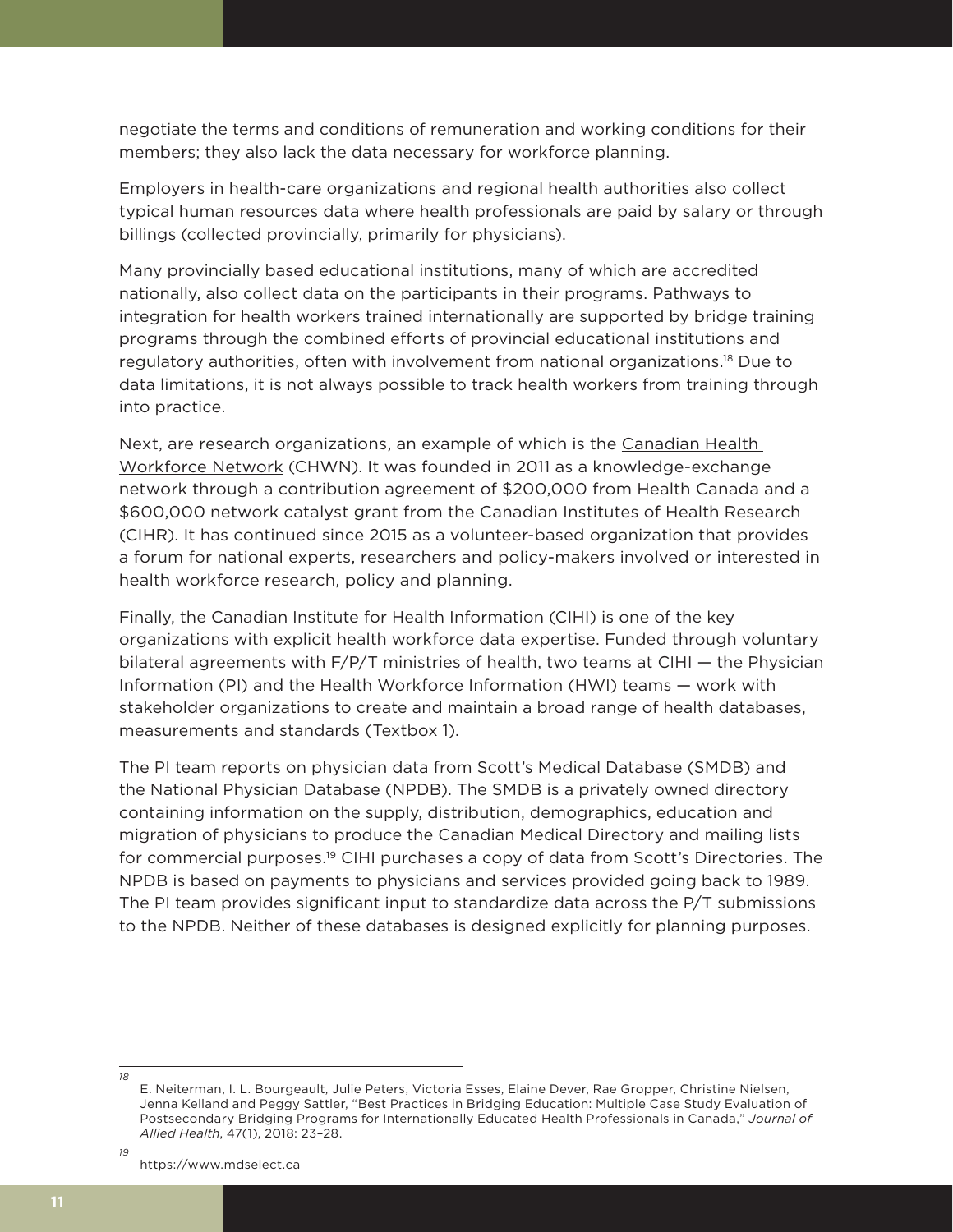| Health-care provider groups with profession-specific record-level data:                     |                                            |                                              |
|---------------------------------------------------------------------------------------------|--------------------------------------------|----------------------------------------------|
| Physicians                                                                                  | Registered nurses<br>$\bullet$             | Pharmacists<br>$\bullet$                     |
|                                                                                             | Licensed practical nurses<br>$\bullet$     | Physiotherapists<br>$\bullet$                |
|                                                                                             | Nurse practitioners<br>$\bullet$           | Occupational therapists<br>$\bullet$         |
|                                                                                             | Registered psychiatric                     |                                              |
|                                                                                             | nurses                                     |                                              |
| Health-care provider groups with aggregate data (head count, binary gender, age, province): |                                            |                                              |
| <b>Audiologists</b><br>$\bullet$                                                            | Genetic counsellors<br>$\bullet$           | <b>Opticians</b><br>$\bullet$                |
| Chiropractors<br>$\bullet$                                                                  | <b>Health information</b>                  | Optometrists<br>$\bullet$                    |
| Dental assistants<br>$\bullet$                                                              | <u>management</u>                          | Paramedics<br>$\bullet$                      |
| Dental hygienists<br>٠                                                                      | <u>professionals</u>                       | Pharmacy technicians<br>$\bullet$            |
| Dentists<br>$\bullet$                                                                       | <b>Medical laboratory</b><br>technologists | Physician assistants<br>$\bullet$            |
| Dietitians<br>$\bullet$                                                                     | <b>Medical physicists</b><br>$\bullet$     | Psychologists<br>$\bullet$                   |
| Environmental public<br>$\bullet$<br>health professionals                                   | <b>Medical radiation</b>                   | Respiratory therapists<br>$\bullet$          |
|                                                                                             | technologists                              | Social workers<br>$\bullet$                  |
|                                                                                             | Midwives                                   | Speech-language<br>$\bullet$<br>pathologists |

#### Textbox 1: Overview of CIHI Health Workforce Data and Reports

By contrast, the HWI team works with regulators across the country to secure voluntary reporting through data-sharing agreements for record-level data on seven other professions and aggregate-level data on another 22 professions. CIHI has no legislative authority to collect health workforce data and must do so in collaboration with data-holders and other stakeholders. Most of CIHI's health professional databases lack standardization across professions and jurisdictions, which is a key barrier to tool development and integrated health workforce planning. Whereas CIHI's other health information databases have expanded over the organization's 25-year history, comparatively less has been done to expand CIHI's health workforce databases, including linking these with other CIHI data holdings.

Overall, health workforce data at the federal, provincial/territorial, regional/health authority, hospital/clinic and local educational institution levels are gathered by a complex web of health workforce stakeholders. At every level, data are collected that reflect and respond to the mandates, inputs, activities and outputs of these organizations. That these data are not always aligned (in definition, timing of collection, and format), causes inefficiencies in both their submission and use to inform critical system decisions along the training to practice path.

More to the point, Canada lacks a centralized and co-ordinated health workforce data, analytics and strategic planning infrastructure that could be a resource to these various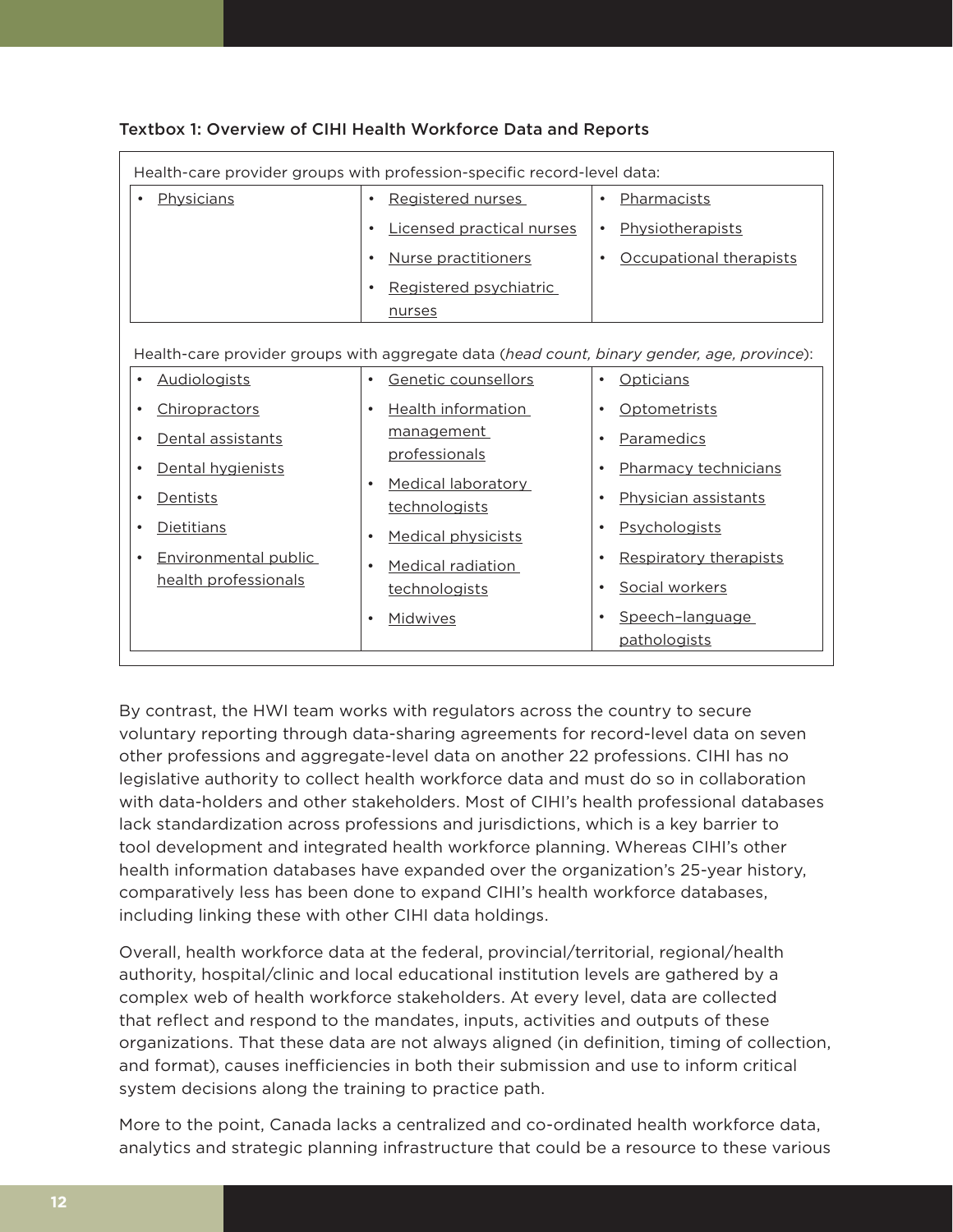stakeholders, a neglect that has been readily acknowledged for over a decade (Textbox 2). The time is ripe for the federal government to take on a co-ordinating leadership role, supporting pre-existing committees, networks and organizations to improve the data infrastructure that provinces, territories, regions and training programs need to better plan for and support the health workforce. Representatives from over 60 stakeholder organizations are aligned in support of this direction and have signed onto a call to action to this effect.<sup>20</sup>

### Textbox 2: Over a Decade of Recommendations for Co-ordinated Health Workforce Planning

Over a decade, three key Canadian reports recommended the establishment of a coordinating body or national health workforce observatory:

- The 2015 Naylor report on health innovations makes it clear that there is a need to create effective, collaborative linkages among health workforce stakeholders*.* It called for "the development of a pan-Canadian mechanism to assess the value of healthcare services in terms of cost, provider role, and patient outcomes."
- One of the key recommendations from the 2010 Parliamentary Standing Committee on Health, addressing innovation in the health workforce, called for the establishment of an agency to support the dissemination and uptake of knowledge and evidence.
- Previously, the predecessor to the FPT Advisory Committee on the Health Workforce made a case in 2005 that a more collaborative approach to health workforce planning and research would have immediate benefits.

# **INTERNATIONAL LEADING PRACTICES FOR CO-ORDINATING HEALTH WORKFORCE ORGANIZATIONS**

Most countries have created health workforce observatories or agencies to improve the performance of their health systems. The trend started in Latin America in 2000 and continued in Africa in 2005 and the eastern Mediterranean regions in 2006. These observatories, according to a 2011 review by the WHO, $^{21}$  "collect, analyze and disseminate data and information on the health workforce and the labor market, conduct applied research and produce knowledge, contribute to policy development, contribute to building capacity and understanding of [health workforce] issues and advocate/facilitate the dialogue between stakeholders." To accomplish their objectives, observatories "use a range of strategies and tools, such as dedicated websites, HRH databases, technical publications, discussion fora, technical meetings and policy dialogues" (p. 3) (Textbox 3).

*<sup>20</sup>*

https://www.hhr-rhs.ca/en/petition.html

*<sup>21</sup>* World Health Organization, "Human Resources for Health Observatories: An Overview," Global Meeting of HRH Observatories, "Evidence-informed HRH policies: The Contribution of HRH Observatories," Lisbon, July 4–7, 2011.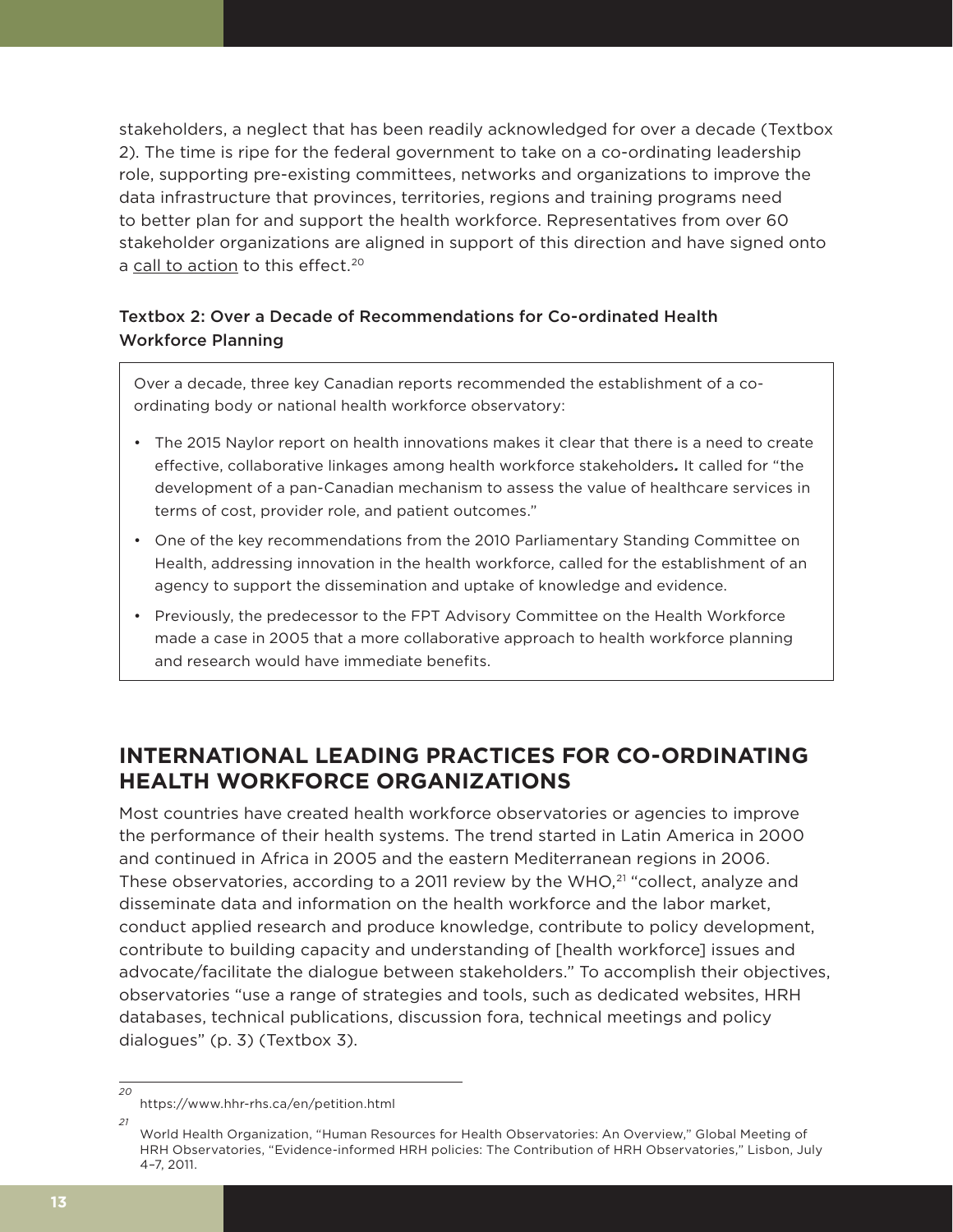#### Textbox 3: Health Workforce Observatories/Agencies

#### **Summary of the core functions:**

- **Data and information gathering, analysis and dissemination**. The aim is to collate and synthesize data on the health workforce and health-care labour market in the country or region. This can involve: validating available data on education pipelines and health comparisons; analyzing trends across time periods; developing information systems; identifying trends (aging, feminization, specialization, mobility within countries and internationally) and problems (geographical and skills mix imbalances, policy gaps, future unmet needs, attrition, unemployment, dual practice, quality maintenance); scanning the environment; and informing stakeholders and the general public.
- **Monitoring the health workforce and labour market.** The aim is to track and assess the dynamics of the workforce and the labour market, identifying changes and trends relevant to policymaking and planning. This can include monitoring the health labour market; the mobility of personnel; labour relations; productivity; working conditions and compensation; management practices; the impact of policies (including those originating from other sectors, such as education, finance and public administration, which affect the health sector); regulatory measures; and expenditures on the health workforce.
- **Research and knowledge production.** The aim is to improve the evidence base by conducting new research, policy mapping and analysis, evaluating interventions, carrying out forecasting exercises to identify future needs, studying the satisfaction and expectations of health workers, costing policy options and carrying out comparative studies (between occupations subnationally and internationally).
- **Policy development**. The aim is to support, inform and perhaps direct policy and planning by identifying policy options; assessing the feasibility of interventions; planning scenarios; disseminating international good practices; and preparing policy briefs.
- **Capacity development.** The aim is to improve and strengthen the capacity and understanding of senior policymakers and planners, technical staff and managers of health workforce issues. This is achieved through technical training and leadership development activities; tools development (guidelines, handbooks, research protocols and instruments, planning strategies and models); the provision of support to communities of practice; and networking among health workforce planners and analysts.
- **Advocacy and the facilitation of policy dialogue between stakeholders**. The aim is to engage more directly in the process of policy and planning. Some observatories undertake interventions in the media, organize policy dialogues, participate in relevant events and promote joint work between stakeholders.

The absence of a central institution responsible for the co-ordination of integrated health workforce data gathering and planning activities, combined with the diffuse governance responsibilities inherent in a federated system, leaves us with blurred lines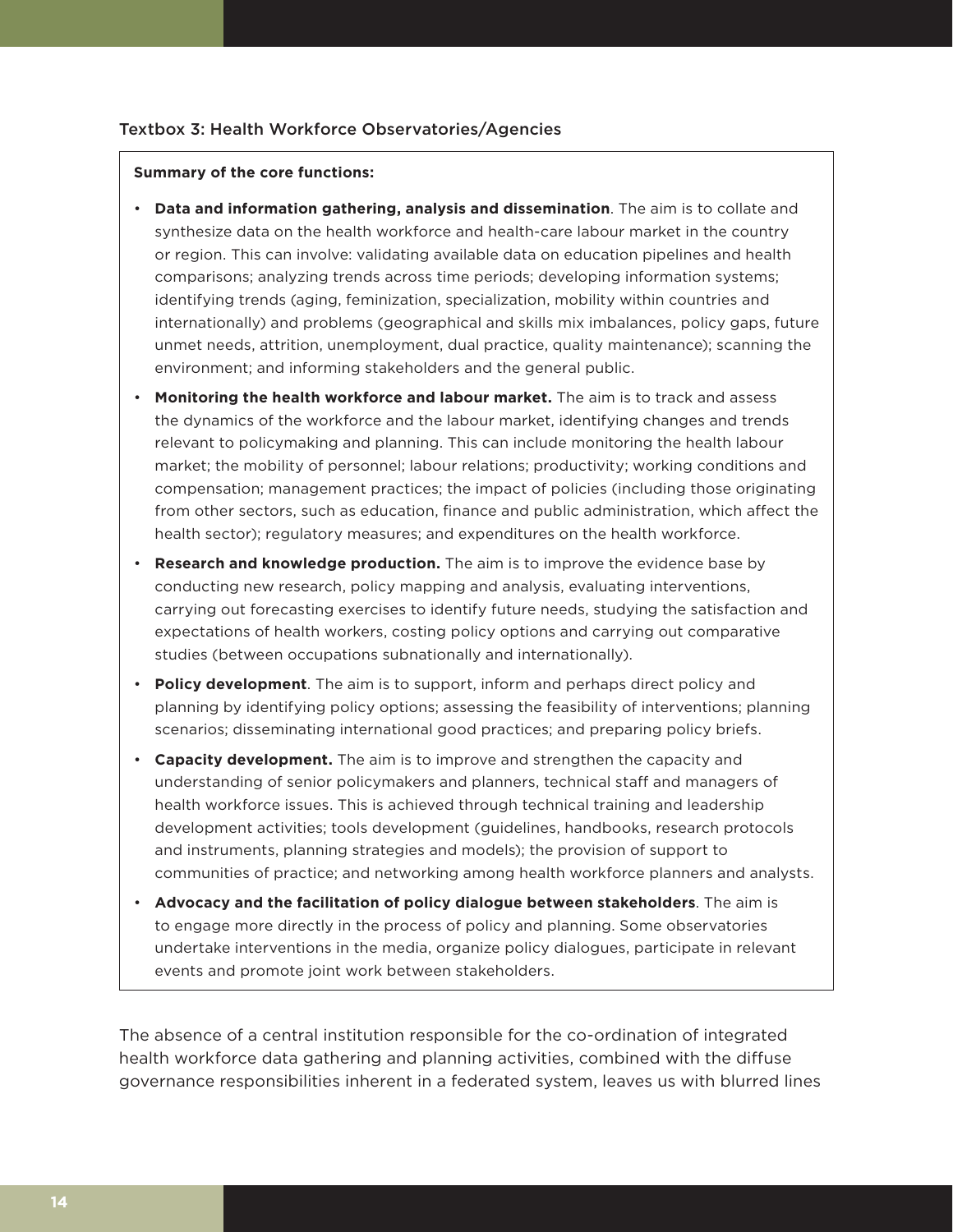of responsibility and poorly coordinated efforts.22 This is not aligned with the *Global Strategy on Human Resources for Health* (2016),<sup>23</sup> of which Canada is a signatory, which states in part that:

- 3.1. All countries: by 2030, 80% of all countries have institutional mechanisms in place to effectively steer and coordinate an intersectoral health workforce agenda.
- 4.1. All countries: by 2030, 90% of countries have established mechanisms for HRH data sharing through national health workforce accounts (Textbox 4), and report on a yearly basis, core HRH indicators to WHO Secretariat and publish them.

### Textbox 4: National Health Workforce Accounts: International Exemplar for Health Workforce Data



to collecting data. It includes 10 progressive modules, encompassing 90 indicators to monitor trends. The modular approach allows data collection and reporting capacity to be gradually developed. The inclusion of both qualitative and quantitative indicators fosters a more holistic and balanced analysis of the health workforce landscape, which allows for simultaneous consideration of the policy and regulatory structures and the quantitative data and indicators that shape the national landscape.

I. L. Bourgeault, C. Chamberland-Rowe, S. Simkin and S. Slade, "A Proposed Vision to Enhance CIHI's Contribution to More Data Driven and Evidence-Informed Health Workforce Planning in Canada," Final Report, March 31, 2020.

*<sup>23</sup>* Ibid., "Global Strategy on Human Resources for Health, (Geneva: WHO Press, World Health Organization, 2015), http://apps.who.int/iris/bitstream/handle/10665/250368/9789241511131-eng. pdf;jsessionid=0FD553AED801F267E3B8C1A04796B8FB?sequence=1.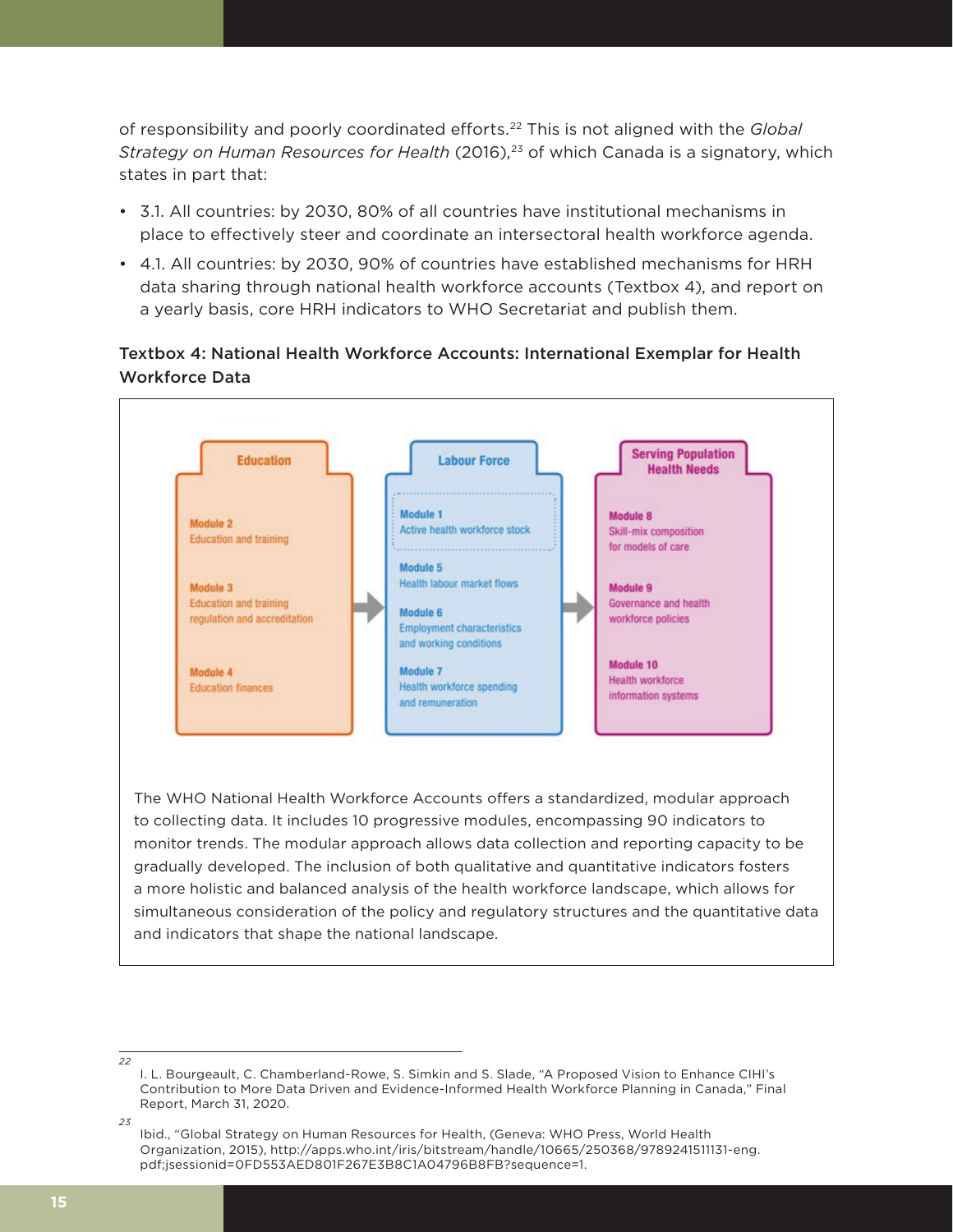# **HEALTH WORKFORCE DATA DEFICIENCIES IN CANADA24**

Critical health workforce data challenges severely limit evidence-based decisionmaking in this sector. These limitations have become even more salient during the COVID-19 pandemic, when both system responsiveness and surge capacity were inhibited by inadequate data.

First, the lack of standardization limits planners' and researchers' capacity to conduct interprofessional and interjurisdictional analyses; most analyses are uni-professional, uni-jurisdictional and uni-sectoral, primarily focused on publicly financed professionals and ignoring large numbers of workers who are financed by the private sector (through out-of-pocket and employment-based benefits). This siloed approach fails to capture: (1) how current training is highly interdependent across jurisdictions, (2) the mobility of the health workforce within Canada and internationally; and (3) the provision of care in interprofessional teams. This lack of standardization also fosters disproportionate evidence production pertaining to professions for which more comprehensive data are available, i.e., the medical profession. Harmonized and standardized datasets would enable integrated planning, allowing for more optimized allocation of service requirements across the full range of available workers. This is particularly critical for sectors most impacted by the pandemic — long-term care and mental health care — for which we have the least robust data, or in some cases no data at all.

Second, the lack of granularity of comprehensive data beyond simple headcounts to reflect measures of activity and participation, and any attention to diversity indicators, are egregiously absent (contravening federal employment equity legislation). Few data frameworks include the necessary scope of work, workload, practice characteristics and diversity data required to support research and decision-making that would ensure the composition and capacity of the health workforce align with population needs.

Third, the lack of interoperability of available datasets relevant to planning represents a significant limiting factor in the current system.

Fourth, administrative, temporal and financial barriers to access data limit the feasibility of planning exercises. As Gaul and Fraher (2015)<sup>25</sup> describe: "Access to basic health workforce data is essential to plan for educational programs, shape regulatory policies, identify shortage areas, forecast employment needs, and justify funding requests. Data can also be used to evaluate the impact that policy decisions have on workforce." Failure to use data to support decision-making devalues the investment of public funding in data collection, storage and stewardship. The underutilization of data and tools — because of barriers to access — risks undermining any investment made in this infrastructure. Our health workers are a publicly available resource; so too should their de-identified data be for planning purposes.

I. L. Bourgeault, C. Chamberland-Rowe, S. Simkin and S. Slade, "A Proposed Vision to Enhance CIHI's Contribution to More Data Driven and Evidence-Informed Health Workforce Planning in Canada," Final Report, March 31, 2020.

*<sup>25</sup>* K. Gaul and E. Fraher, "State-Level Health Workforce Data Collection, Analysis, and Dissemination: An Introduction," Health Workforce Technical Assistance Centre, 2015, https://www.healthworkforceta.org/wpcontent/uploads/2015/03/TA\_to\_States\_Resource\_Brief.pdf.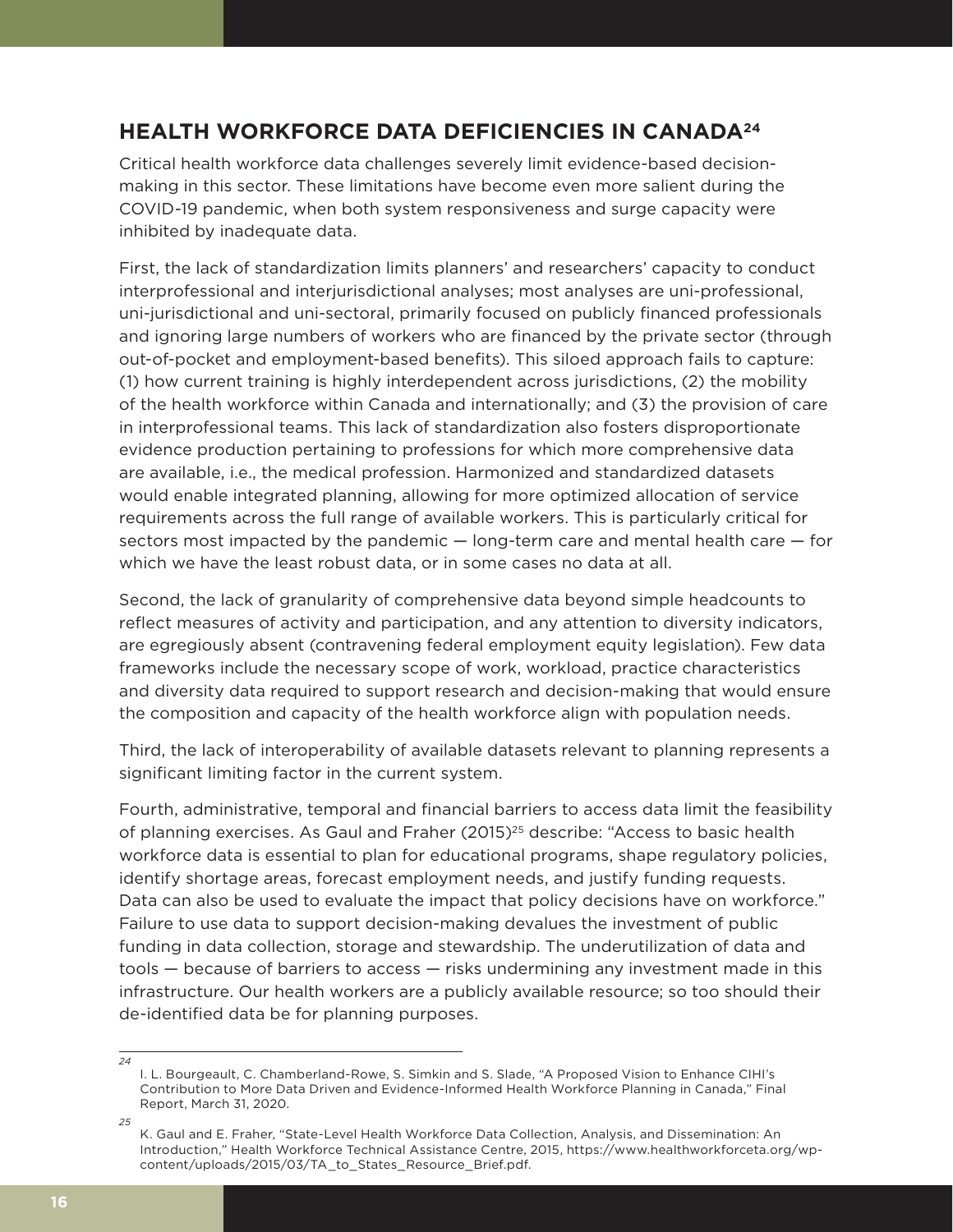# **THESE DATA DEFICIENCIES LIMIT HEALTH WORKFORCE PLANNING26**

Currently, the ability of health system leaders to make evidence-informed decisions is limited due to structural, methodological and foundational data challenges. The risks of failing to address these issues were articulated by the Federal/Provincial/Territorial Committee on Health Workforce in 2007: "The status quo approach to planning has the potential to create both financial and political risks, to limit each jurisdiction's ability to develop effective sustainable health delivery systems and the health human resources to support those systems." This concern remains relevant today*.*

A lack of co-ordinated action among stakeholders, sectors and jurisdictions is a persistent challenge. Health workforce planning activities remain ad hoc and siloed, both by profession and by jurisdiction, generating significant inefficiencies for all involved. Opportunities for synergistic collaboration and knowledge sharing are further limited by lack of public reporting, transparency and accountability by the various actors engaging in planning. Most planning models and their resulting projections are not reported publicly and not openly shared between jurisdictions. The few that are available to the public are those released by professional associations largely for advocacy purposes.

A key methodological challenge is the continued use of the overly simplistic and misleading worker-to-population ratios and profession- or jurisdiction-specific supplybased approaches to health workforce planning. These approaches are weak and misaligned with the values of universal health care and leading practices in planning.<sup>27</sup> More granularity is required to produce estimates that accurately approximate health system need and capacity. While some jurisdictions have moved towards usage or needs-based planning, the failure to adopt this approach risks perpetuating existing misalignments between workforce capacity and population health needs, and exacerbating current inequities in access to comprehensive, high-quality care.<sup>28</sup>

These deficiencies are directly related to several data limitations.<sup>29</sup> In some cases, we are swimming in data that are inaccessible and unaligned across organizations and jurisdictions, and in other cases, we have remarkable data gaps about health workforces that are nearly invisible. At best, some organizations make decisions based on the data they have, but these are not aligned with other organizations.

*<sup>26</sup>* I. L. Bourgeault, C. Chamberland-Rowe, S. Simkin and S. Slade, "A Proposed Vision to Enhance CIHI's Contribution to More Data Driven and Evidence-Informed Health Workforce Planning in Canada," Final Report, March 31, 2020.

*<sup>27</sup>* T. Ono, G. Lafortune and M. Schoenstein, "Health Workforce Planning in OECD Countries: A Review of 26 Projection Models from 18 Countries," OECD iLibrary, 2013, https://www.oecd-ilibrary.org/social-issuesmigration-health/health-workforce-planning-in-oecd-countries\_5k44t787zcwb-en.

*<sup>28</sup>* I. L. Bourgeault, C. Chamberland-Rowe, S. Simkin and S. Slade, "A Proposed Vision to Enhance CIHI's Contribution to More Data Driven and Evidence-Informed Health Workforce Planning in Canada," Final Report, March 31, 2020.

*<sup>29</sup>*

Bourgeault, Simkin and Chamberland-Rowe, "Poor Health Workforce Planning is Costly…"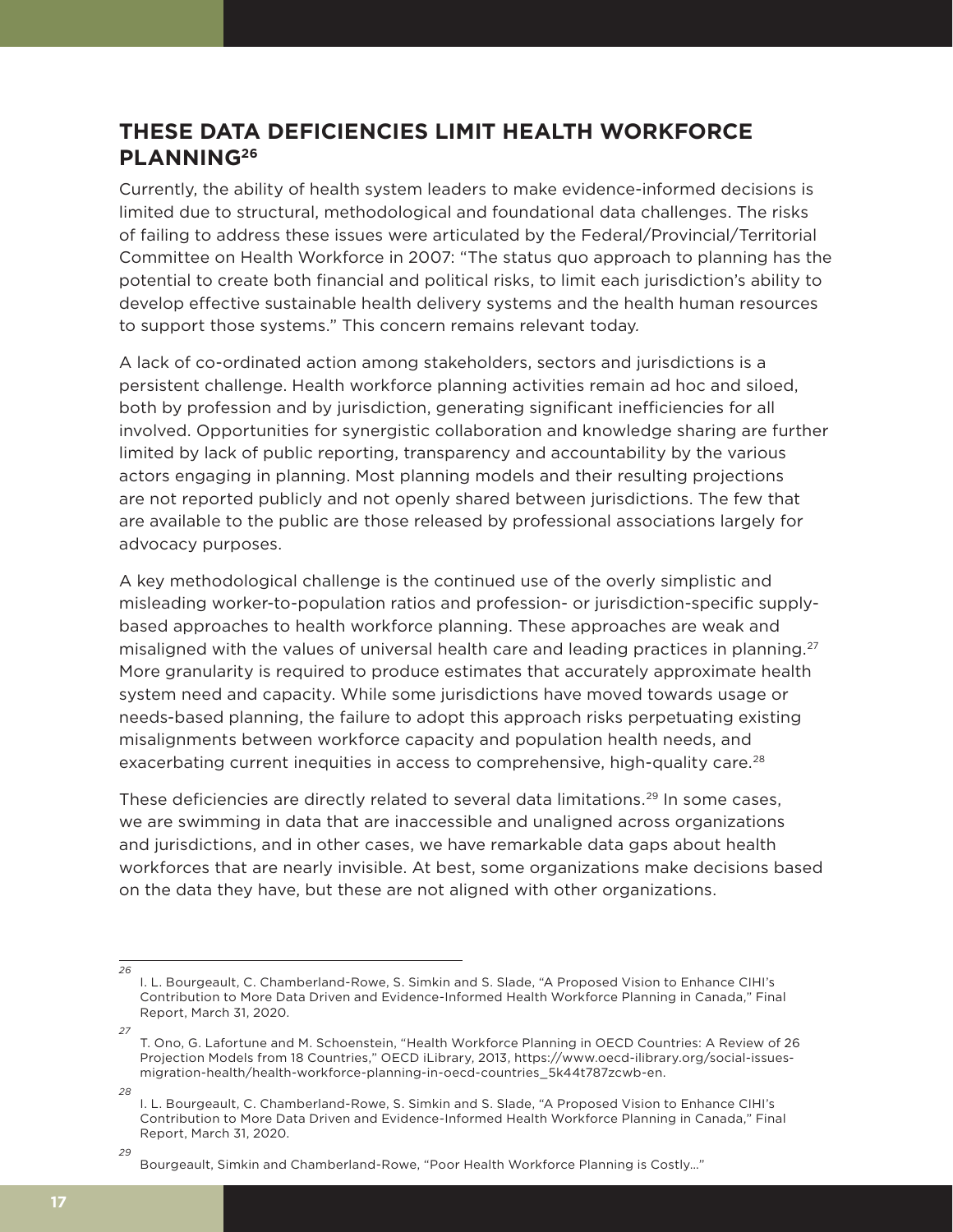# **LEADING PRACTICES IN STRATEGIC HEALTH WORKFORCE PLANNING REQUIRE ROBUST DATA**

Health workforce planning, in brief, is "the process of estimating the number of persons and the kind of knowledge, skills, and attitudes they need to achieve predetermined health targets and ultimately health status objectives. Such planning also involves specifying who is going to do what, when, where, how, and with what resources for what population groups or individuals so that the knowledge and skills necessary for the adequate performance can be made available according to predetermined policies and time schedules. This planning must be a continuing and not a sporadic process, and it requires continuous monitoring and evaluation" (Hall and Mejia 1978, 18).<sup>30</sup>

Leading practices in strategic health workforce planning:

- Are evidence-informed, using high-quality standardized data collected for planning purposes to inform assessments of requirements, capacity and alignment, recognizing the broader social, political and economic contexts;
- Are integrated and multi-professional, rather than revolving around single professions in isolation, reflecting the reality that high-quality health care is delivered in teams;
- Adopt a life course approach of professional careers, spanning from education and entry into the workforce, through to active practice, and then to retirement and exit from the workforce;
- Include detailed standardized data on the activities of a variety of health workers — including the services provided, the health-care setting and location — and are linkable to patient outcomes;
- Acknowledge the dynamics of the health labour market, covering changes in the behaviours of workers and of employers in the public, private and self-employed sectors;
- Are interactive exercises that leverage both quantitative workforce data and qualitative workforce intelligence from key stakeholders to develop locally relevant plans; and
- Are iterative, embedding cycles of workforce planning and evidence generation into a learning health system's decision-making process, enabling regular revisions of projections and course correction.31

These leading practices, while adopted by many OECD counterparts (Textbox 5) have not been applied in the Canadian context.

T. L. Hall, A. Mejia and World Health Organization, "Health Manpower Planning: Principles, Methods, Issues," World Health Organization, 1978: 18.

*<sup>31</sup>*

Bourgeault, Chamberland-Rowe and Simkin, "Co-developing an Integrated Primary Care Workforce Plan at the Regional Level: An Introductory Overview and Commentary," Human Resources for Health, 2021, https://doi. org/10.1186/s12960-021-00578-z;

Ellen Kuhlmann, Ronald Batenburg, Matthias Wismar, Gilles Dussault, Claudia B. Maier, Irene A. Glinos, Natasha Azzopardi-Muscat et al., "A Call for Action to Establish a Research Agenda for Building a Future Health Workforce in Europe," *Health Research Policy and Systems* 16, no. 1, 2018: 1–8.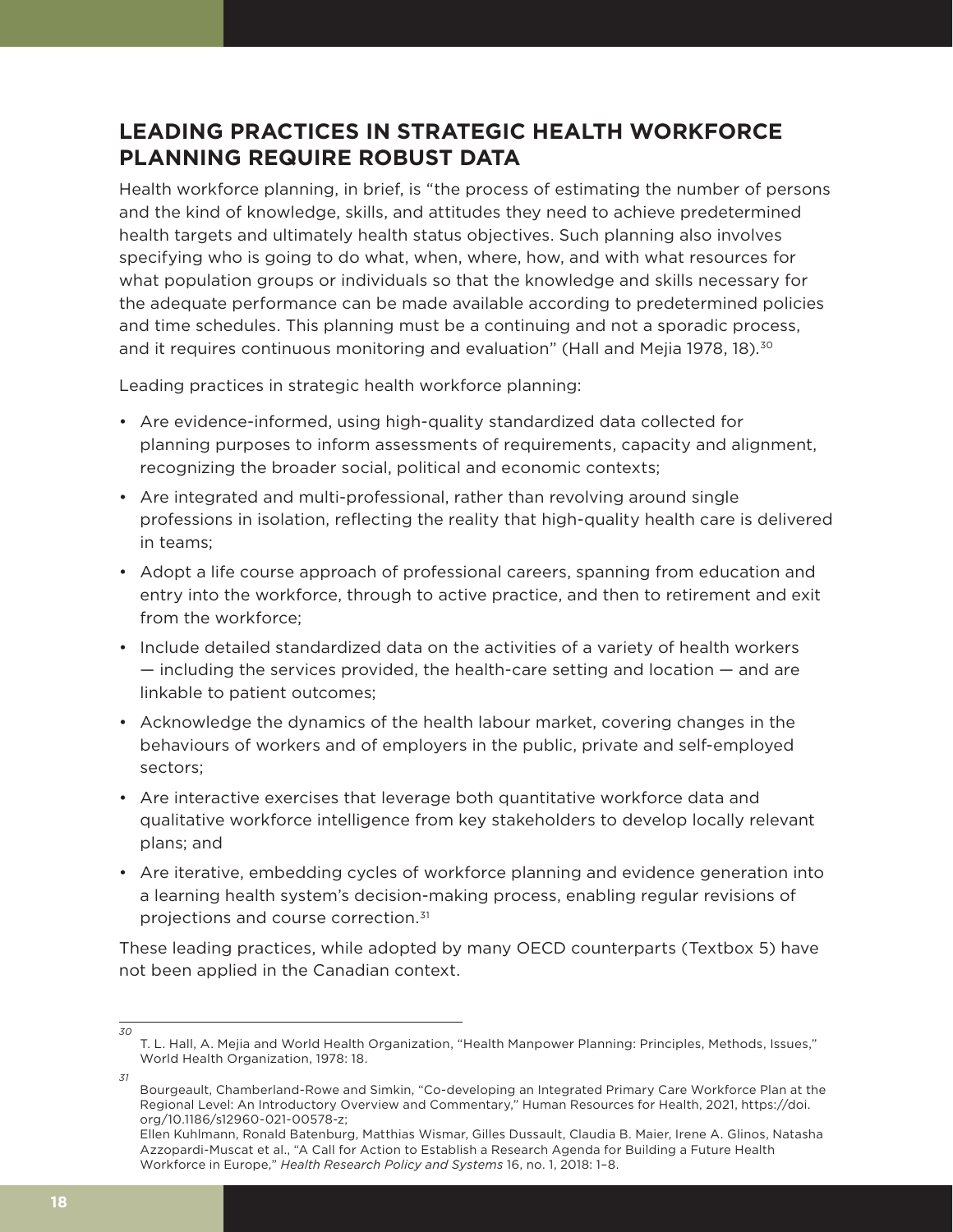### Textbox 5: Exemplars of Decision-Making Tools Enabled through Standardized Health Workforce Data in the United States, Australia and New Zealand

#### **United States – National Center for Health Workforce Analysis**

Operating out of the U.S. Dept. of Health and Human Services, Health Resources and Services Administration (HRSA) Health Workforce Division, the National Center for Health Workforce Analysis has built a body of knowledge tools and resources to estimate the supply and demand for health workers in the U.S. and develop informed decision-making on health care workforce investments. It recently released an interactive dashboard for health workforce projections of supply and demand across allied health, behavioural health, longterm care, oral health, primary care and women's health that captures data from over 30 health professions.

HRSA also provides funds to workforce research centres at six universities, with both regional and sector-specific expertise:

- University of California at San Francisco: focusing on long-term care.
- George Washington University, Washington, DC: focusing on emerging health workforce issues and equity in education and training.
- University of North Carolina at Chapel Hill: focusing on developing the health workforce.
- State University of New York at Albany: focusing on technical assistance and oral health.
- University of Washington: focusing on allied health and health equity.
- University of Michigan: focusing on promoting a skilled behavioural health-care workforce.

#### **Australia – Ahpra and Australian Government Department of Health**

Instigated by a Productivity Commission report on the health workforce in 2006, which proposed several solutions to ensure the continued delivery of quality health care, Australia moved to a national system of registration with the creation of the Australian Health Practitioner Regulation Agency in 2010 (now rebranded Ahpra). Ahpra is the single separate body that administers regulatory governance for 16 national boards.

Standardized information related to demographics, employment characteristics, work location and work activity is collected online for Aboriginal and Torres Strait Islander health practitioners, Chinese medicine, chiropractic, dentistry, medicine, medical radiation practice, midwifery, nursing, occupational therapy, optometry, osteopathy, paramedicine, pharmacy, physiotherapy, podiatry and psychology at registration (covering 99.2 per cent of all registrants and trainees) and stored in the National Health Workforce Data Set (NHWDS). Ahpra has collected this information since 2010, and the result is a powerful longitudinal dataset used for multi-professional workforce planning, assessment of access to health services and allocation of resources and evaluation of health system interventions. The health workforce team in the Commonwealth Department of Health in turn has created the Health Demand and Supply Utilisation Patterns Planning Tool (HeaDS UPP), which provides evidence for workforce planners to help inform decisions on where health services and workers are needed. The NHWDS enabled Ahpra to establish a pandemic response sub-register which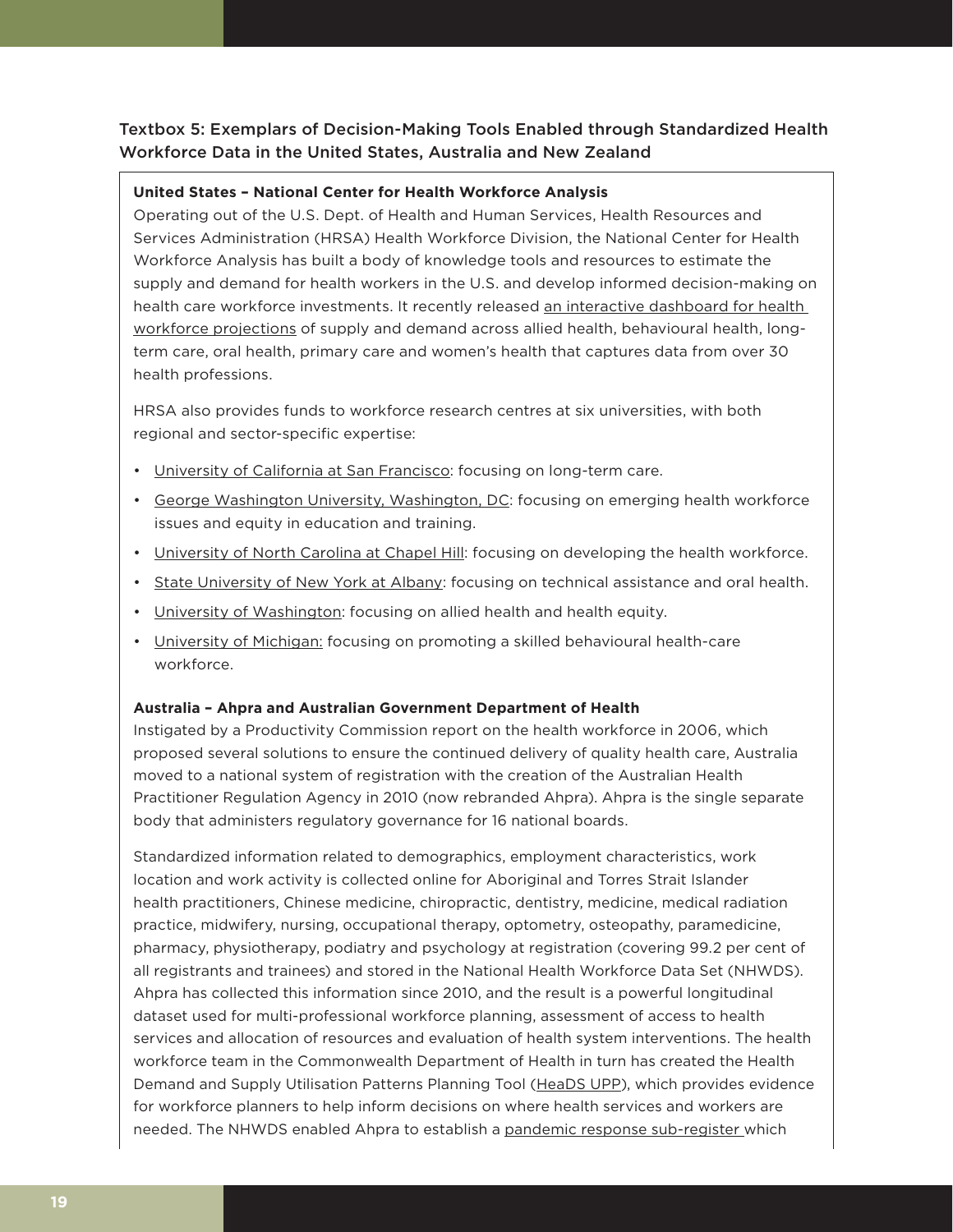fast-tracked the return of experienced and qualified health workers to the workforce, as well as to create a national immunization workforce to roll out vaccine distribution.

#### **New Zealand – Health Workforce New Zealand**

Health Workforce New Zealand was set up in 2009 to provide national leadership on the development of the country's health and disability workforce. It is a business unit of the National Health Board and its work is overseen by an independent board with members from business and across the health sector. It collaborates with educational bodies and employers to ensure that workforce planning and postgraduate training align with current and future service delivery needs.

It developed an approach to healthcare and workforce planning that better accommodates uncertainty. Its approach starts with the premise that health-care planning is most reliable when it is based on service aggregates, such as aged care, diabetes and mental health, rather than on singular professions. This workforce service forecasting approach encourages stakeholders to identify innovative ways health care can be provided across worker roles in the future. It also found that the "credibility of the scenarios is enhanced if clinical subject matter experts and opinion leaders generate them." The result is a suite of possible models of care and service configurations which are then tested by asking to what extent current plans could accommodate the various scenarios.

# **A PROPOSED VISION FOR ENHANCED FEDERAL SUPPORT OF DATA-DRIVEN AND EVIDENCE-INFORMED HEALTH WORKFORCE PLANNING, POLICY AND MANAGEMENT IN CANADA**

Canada requires co-ordinated action to create data-driven, evidence-informed health workforce planning, policy and management. Efforts should centre on three key elements that will improve data infrastructures, bolster knowledge creation and inform decision-making activities:

#### **1) A Minimum Data Standard and Enhanced Health Workforce Data Collection:**

- A new standard is needed to ensure that health workforce data aligns locally with population needs, supporting socially accountable decision-making and aligning with international leading practices (i.e., the National Health Workforce Accounts).
- Guided by the updated standard, future data collection should be more inclusive of all health workers, interprofessional, cross-jurisdictional and fit-for-purpose.
- The data standard should reflect who provides services (stock/supply), who they are (characteristics), what they do (scope of practice), how much they do (activity), where they practice (distribution) and how this has changed over time (trends).
- The new data standard and data collection processes should be co-developed and adoptable across a range of health workforce data stewards.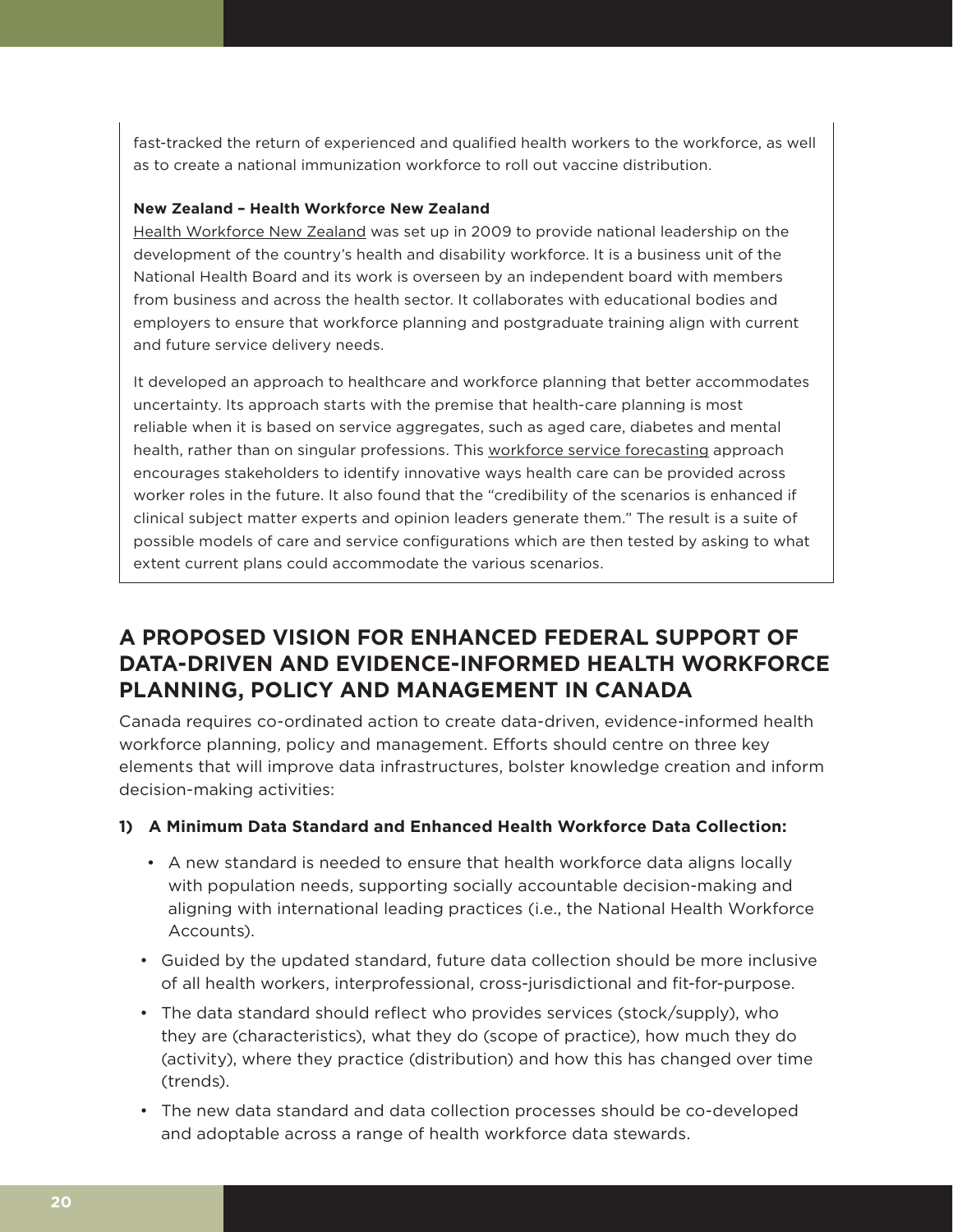• Data collection should either be co-ordinated at a pan-Canadian level or supported across existing stakeholders through state-of-the-art digital tools to enable stewards to collect standardized data. This would enable the recovery of significant costs associated with data standardization post-collection.

#### **2) Timely, Accessible and Fit-for-Purpose Decision Support Tools:**

- Enhanced health workforce data should be publicly accessible, respecting privacy, in pan-Canadian registries with accompanying interactive analytic tools, such as health workforce dashboards. These kinds of interactive information outputs would support more timely, targeted and data-driven decisions.
- Dashboards and other analytical outputs could synthesize data from multiple sources, visualizing it in different ways across worker groups, sectors and geographic regions in support of a range of scenarios relevant to decision-makers in provinces, territories, regions and training programs.
- Interactive tools and knowledge products could be leveraged to help stakeholders understand how inputs and outputs change under different scenarios, such as changing population demographics and health needs, and changing availability and scope of different health worker groups.
- Evidence-informed scenario analyses could help stakeholders better navigate uncertainty in health workforce planning and support decision-making with the best available data helping to 'future-proof' the health system.

#### **3) Capacity Building:**

• Achieving this vision requires increased capacity. Focused and sustained effort is required to build capacity in health workforce data analytics, digital tool design, policy analysis and management science. The capacity-building effort must be concrete, highly visible, accountable to a new or existing entity and quantifiable to gauge progress.

This vision requires an enhanced federal government commitment to contribute resources to co-ordinate the collection of accurate, standardized and more complete data and analysis across workers, sectors and jurisdictions, with links to relevant patient information, health-care usage and outcome data, for more fit-for-purpose planning at all levels. The federal government could undertake an enhanced role in one of several different ways, building on the existing infrastructure and drawing upon leading practices internationally as well as within Canada.

First, two necessary data infrastructure and capacity-building recommendations include:

### CREATE A CANADIAN HEALTH WORKFORCE INITIATIVE WITHIN CIHI

The federal government should create an initiative dedicated to the necessary enhancement of standardized data, purpose-built for planning along with associated decision-making tools for localized planning through a specially earmarked contribution agreement to CIHI, akin to the Canadian Population Health Initiative (Textbox 6). This could expand upon CIHI's existing coverage to include overlooked health workers and workforce sectors like mental health and older adult care.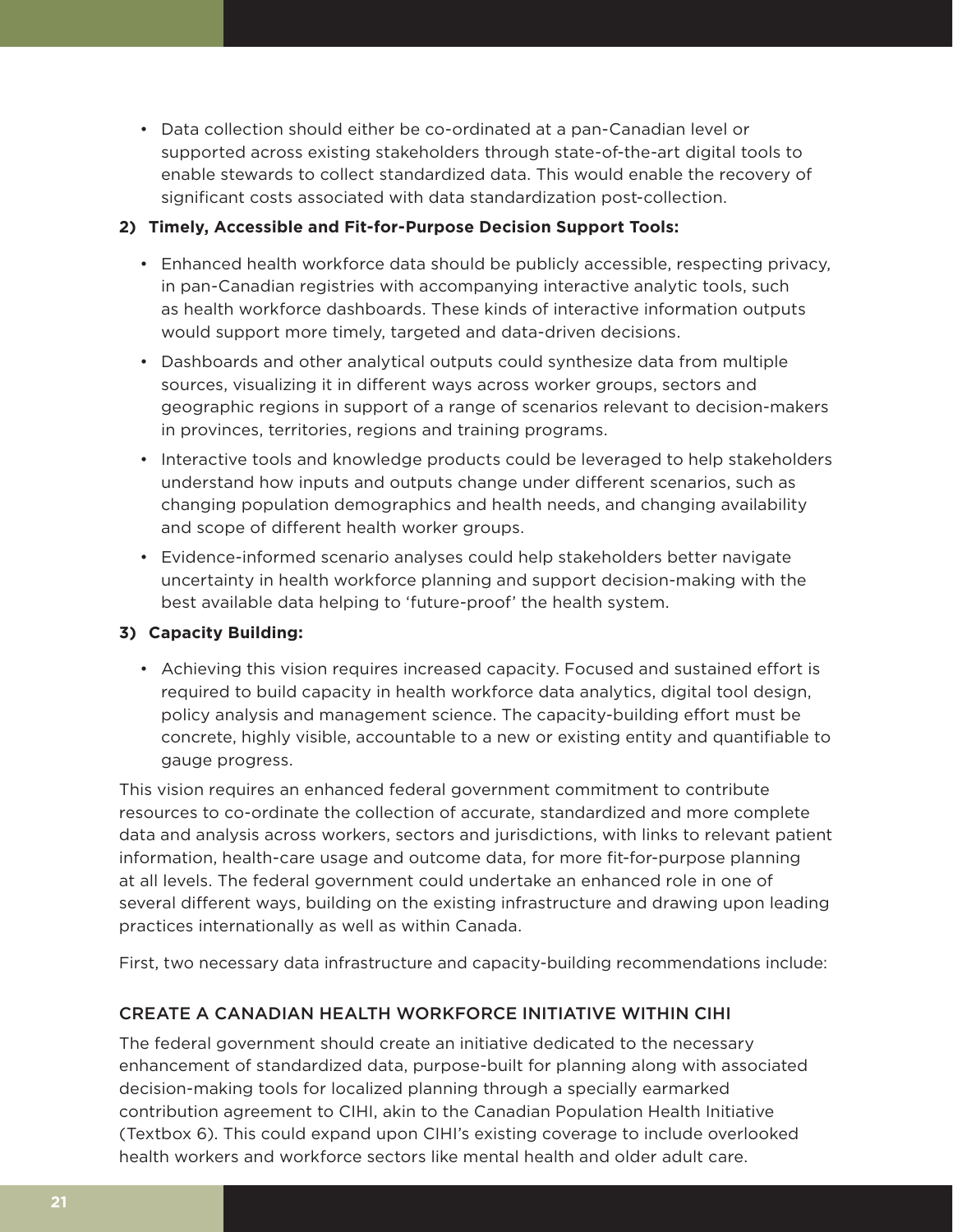In addition to enhancing coverage and the team needed to strategically include workforces in key sectors (similar to the leading approach from Health Workforce New Zealand), it would be necessary to support strategic data enhancements to avoid the costly and time-consuming post-collection standardization of data that must presently be undertaken. This will involve developing and implementing data standards that are applied at the earliest point of data collection, when students are enrolled in health training programs, when health professionals are registered with licensing authorities and when membership forms are filled in for professional associations. The work of data aggregation will thus be more efficient, and yield data of higher quality. These combined efforts will support enhanced decision-support tools and information.

#### Textbox 6: The Canadian Population Health Initiative of CIHI

The Canadian Population Health Initiative (CPHI), a part of CIHI, was created in 1999. CPHI's mission is twofold: 1) To foster a better understanding of factors that affect the health of individuals and communities; and 2) To contribute to the development of policies which reduce inequities and improve the health and well-being of Canadians. As a key actor in the population health sector, CPHI:

- Provides analysis of Canadian and international population health evidence to inform policies that improve Canadians' health;
- Commissions research and builds partnerships to enhance understanding of research findings and to promote analysis of strategies that improve population health;
- Synthesizes evidence about policy experiences, analyzes evidence on the effectiveness of policy initiatives and develops policy options;
- Works to improve public knowledge and understanding of the determinants that affect individual and community health and well-being; and
- Works within CIHI to contribute to improvements in Canada's health system and the health of Canadians.

#### BUILD CAPACITY THROUGH A STRATEGIC TRAINING INVESTMENT IN HEALTH WORKFORCE RESEARCH

In addition to the need to build the data infrastructure, there is a parallel need to build the human resources infrastructure for health workforce analytics. This would mirror the strategic investments made in the United States through its Health Workforce Research Centers. Through a special CIHR-administered fund, this should include a strategic training investment in research and a complementary signature initiative to fund integrated research projects that cut across the existing scientific institutes. It is notable that less than three per cent of health policy and services research funds is dedicated to health workforce issues, $<sup>2</sup>$  and by extension less than one per cent of</sup> CIHR funds. This is highly disproportionate to the amount of health spending that goes into the health workforce. Although the CIHR Institute for Health Services and Policy Research has emphasized health workforce topics as key priorities in its recent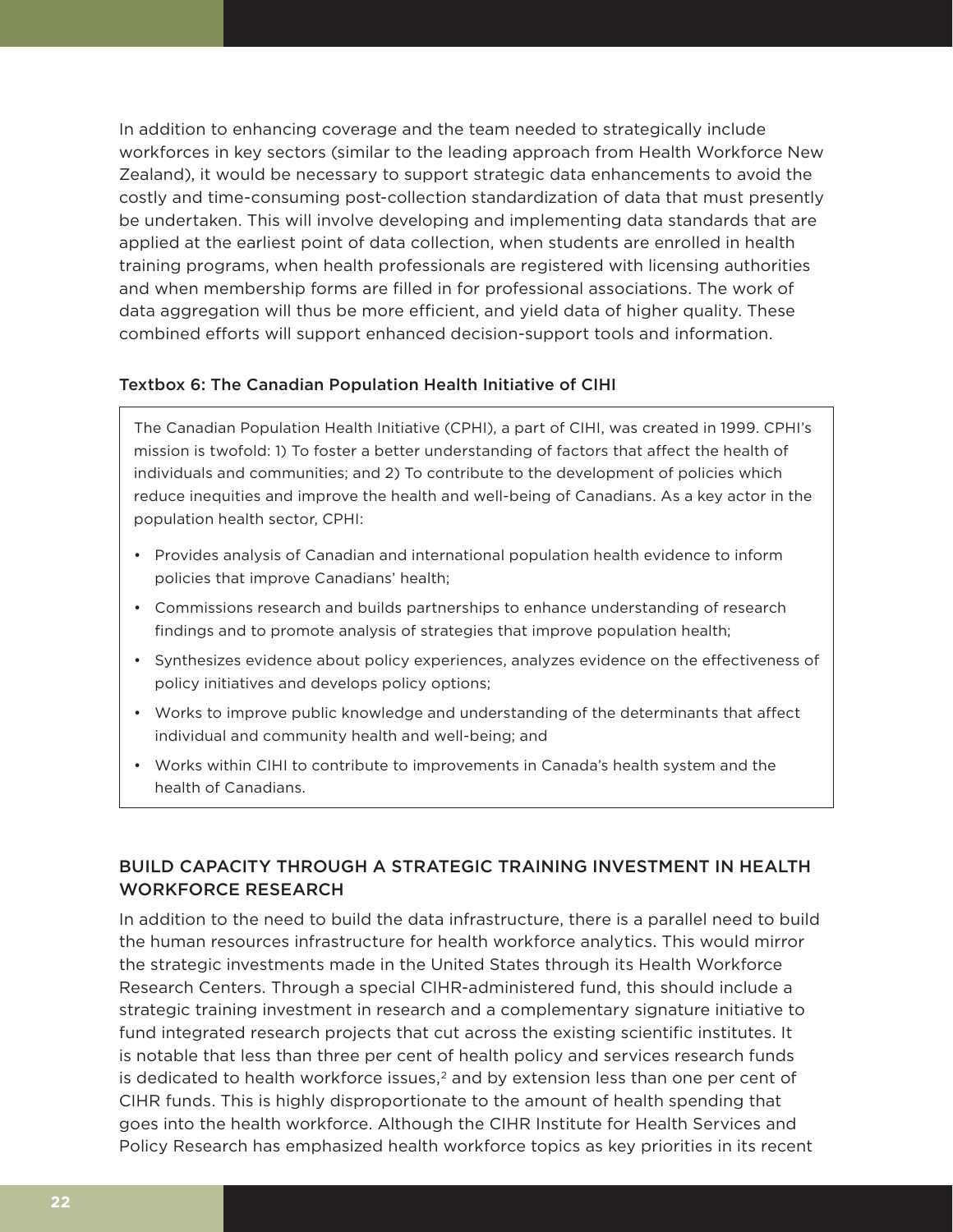strategic plan,<sup>32</sup> these investments are insufficient to yield impactful outputs if there are no consequent investments in data infrastructure and capacity building.

Building on these two necessary but insufficient building blocks, a coordinating pan-Canadian health workforce organization could include one of the following three options:

### 1) A HEALTH WORKFORCE AGENCY OF CANADA

The federal government could create a dedicated agency akin to the Public Health Agency of Canada (PHAC), with an explicit mandate to enhance existing data infrastructure and decision-support tools for planning, policy and management. This would be a notable legacy of the COVID-19 pandemic in support of the health workforce, in the same way that PHAC was a legacy of the SARS pandemic. An agency could draw together existing capacity and build on it in a strategic and stepwise fashion to help co-ordinate and standardize the collection and analysis of workforce data across workers, jurisdictions and key sectors such as home, community, long-term care, mental health and primary care in alignment with the federal minister of health's mandate. An agency could also enable the federal government to lead by example through integrated health workforce planning in its own services, including Indigenous Services, the Canadian Armed Forces, Correctional Services of Canada and the RCMP.

### 2) A CANADIAN PARTNERSHIP FOR THE HEALTH WORKFORCE

Through a contribution agreement, the federal government could support the creation of an arm's-length, not-for-profit organization to provide health labour market information, and training and management of human resources in the health sector, including support for recruitment and retention. The Canadian Partnership Against Cancer (CPAC) is an example of an independent, not-for-profit organization funded by the Canadian government. With its motto "Doing together what cannot be done alone," CPAC works with the provincial, territorial and pan-Canadian partners as the steward of the Canadian Strategy for Cancer Control, a 10-year roadmap aimed at delivering world-class cancer care equably across Canada. A partnership for the health workforce could similarly convene the range of stakeholders both to refresh the Canadian health workforce strategy, not updated since 2007, and most importantly, to oversee implementation.

Another Canadian example to draw upon is BuildForce Canada, which for the last 20+ years has provided labour market support for the construction sector, including industry partners (Textbox 7). BuildForce offers an analytical tool to industry participants, using data-intensive scenario-based forecasting to assess future construction labour requirements. Notably, the construction sector constitutes seven per cent of Canada's GDP, less than the eight per cent noted above for the health workforce.

*<sup>32</sup>* Megan McMahon, Jessica Nadigel, Erin Thompson and Richard Glazier, "Informing Canada's Health System Response to COVID-19: Priorities for Health Services and Policy Research," *Healthcare Policy*, 2020, doi:10.12927/hcpol.2020.26249.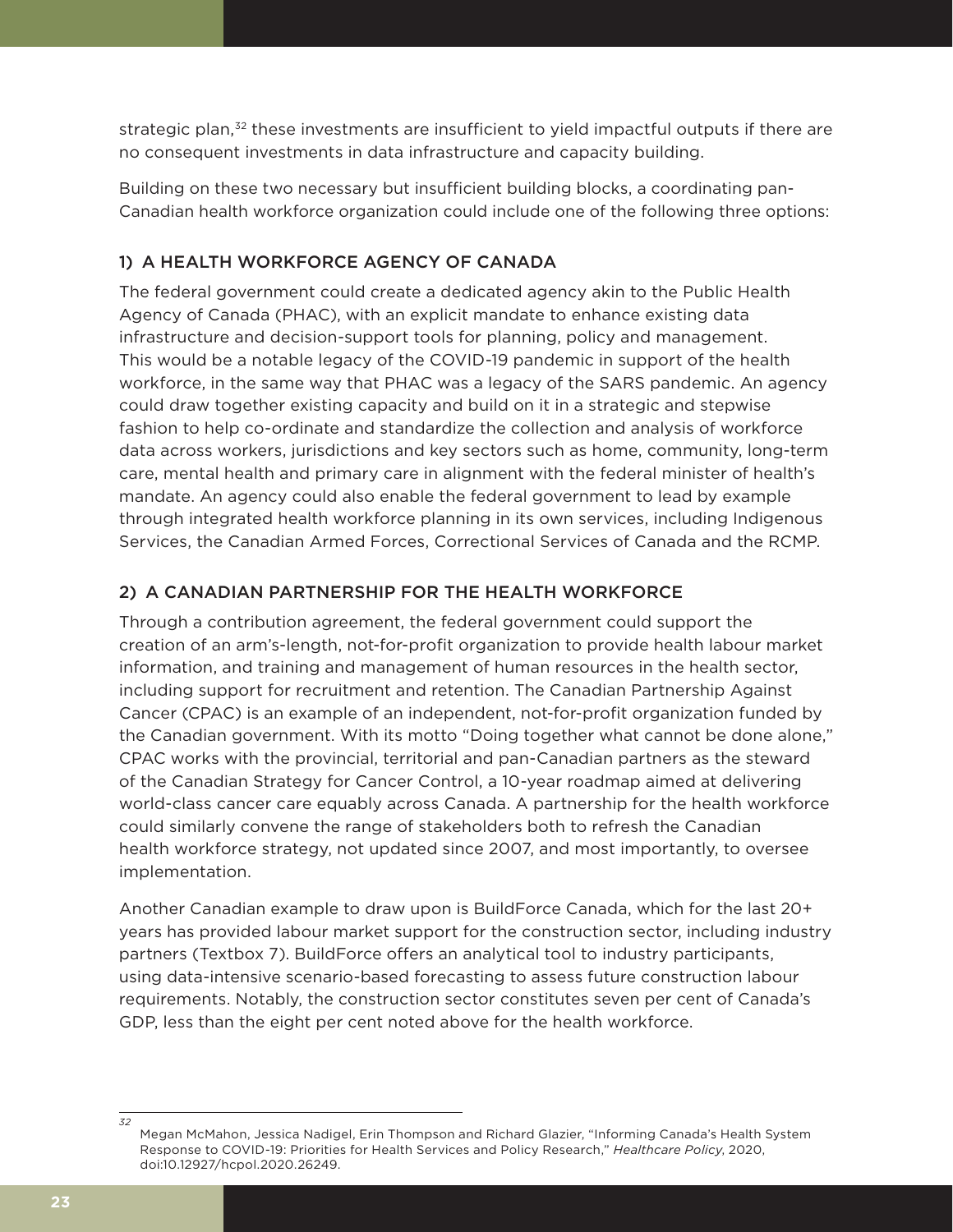#### Textbox 7: Exemplar: BuildForce Canada 33

BuildForce Canada<sup>31</sup> is a national industry-led organization that works with the construction industry to provide information and resources to assist with its management of workforce requirements. It offers an analytical tool to industry participants with the goal of building a sustainable labour force. Its funding model brings together three revenue streams: government funding, industry contributions and revenue from online courses and custom labour market information (LMI) impact analyses. BuildForce uses a scenario-based forecasting system to assess future construction labour requirements in several markets (heavy industrial, residential and non-residential). The system tracks 34 trades and occupations. BuildForce consults with industry stakeholders, including owners, contractors and labour groups, to validate the scenario assumptions and construction project lists. It also seeks input from government on related analyses. The information is then distilled into labour market condition rankings to help industry employers with human resources management. In addition to providing sector-specific insights, provincial insights and examination of mobility and retirement patterns, BuildForce also conducts analyses of labour force trends through a gender and diversity lens. BuildForce's approach is consistent with best practices in planning: the process is iterative, integrating contextual factors, applying adjustments and validating estimates by consultation with stakeholders.

#### 3) A COUNCIL ON HEALTH WORKFORCE, CANADA

Building on the leading practice represented by the Council on Ministries of Education, Canada (CMEC) (Textbox 8), the federal government could support the creation of a more robust, transparent and accessible secretariat for a council on health workforce, building on the existing FPT Committee on Health Workforce. Like the CMEC, a council could work to improve data and decision-making infrastructures, bolster knowledge creation through dedicated funding and policy to inform decision-making and collaborate on topics of mutual interest. It could also represent Canada internationally, in fora such as the International Health Workforce Collaborative and the Global Health Workforce Network of the WHO.

*<sup>33</sup>* BuildForce Canada, https://www.buildforce.ca/en.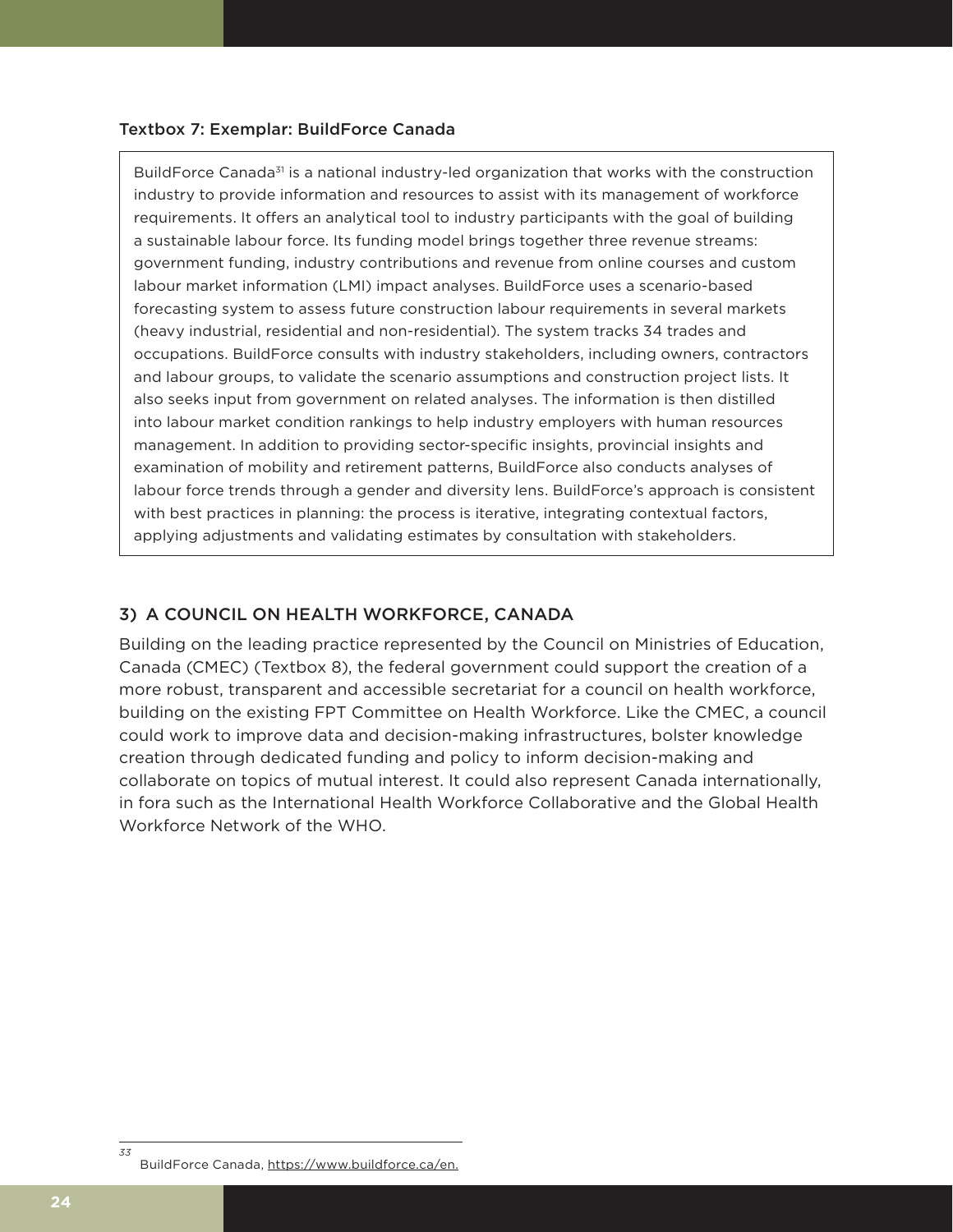#### Textbox 8: Exemplar: Council of Ministers of Education, Canada (CMEC)

The Council of Ministers of Education, Canada (CMEC) is an intergovernmental body founded in 1967 by ministers of education to serve as:

- A forum to discuss policy issues;
- A mechanism to undertake activities, projects and initiatives in areas of mutual interest;
- A means by which to consult and co-operate with national education organizations and the federal government; and
- An instrument to represent the interests of the provinces and territories internationally.

CMEC is governed by an agreed memorandum approved by all members. Ministers of education work through CMEC on a wide variety of activities, projects and initiatives. For example, CMEC

- Sponsors research in education-related statistics;
- Develops and reports on education indicators;
- Provides a national clearing house and referral service to support the recognition and portability of educational and occupational qualifications;
- Consults and acts on a variety of issues in early childhood learning and development; elementary/secondary education; post-secondary education; and adult learning and skills development; and
- Contributes to the fulfilment of Canada's international treaty obligations.

The CMEC secretariat was created to support the intergovernmental body's work. It provides services to the ministers, including:

- Co-ordination of meetings of ministers, deputy ministers and provincial/territorial officials;
- Co-ordination and administration of all aspects of CMEC activities, projects and initiatives;
- Policy research and support, as directed by ministers;
- Hosting of provincial/territorial electronic discussion forums;
- Hosting and maintenance of CMEC websites;
- Liaison with various stakeholders, including education-related NGOs and the general public; and
- Media and public relations.

Because of the importance of the health workforce to Canada's economy and pandemic recovery, a sizable and sustained investment over the course of at least 10 years is needed to build the necessary infrastructure for better decision-making.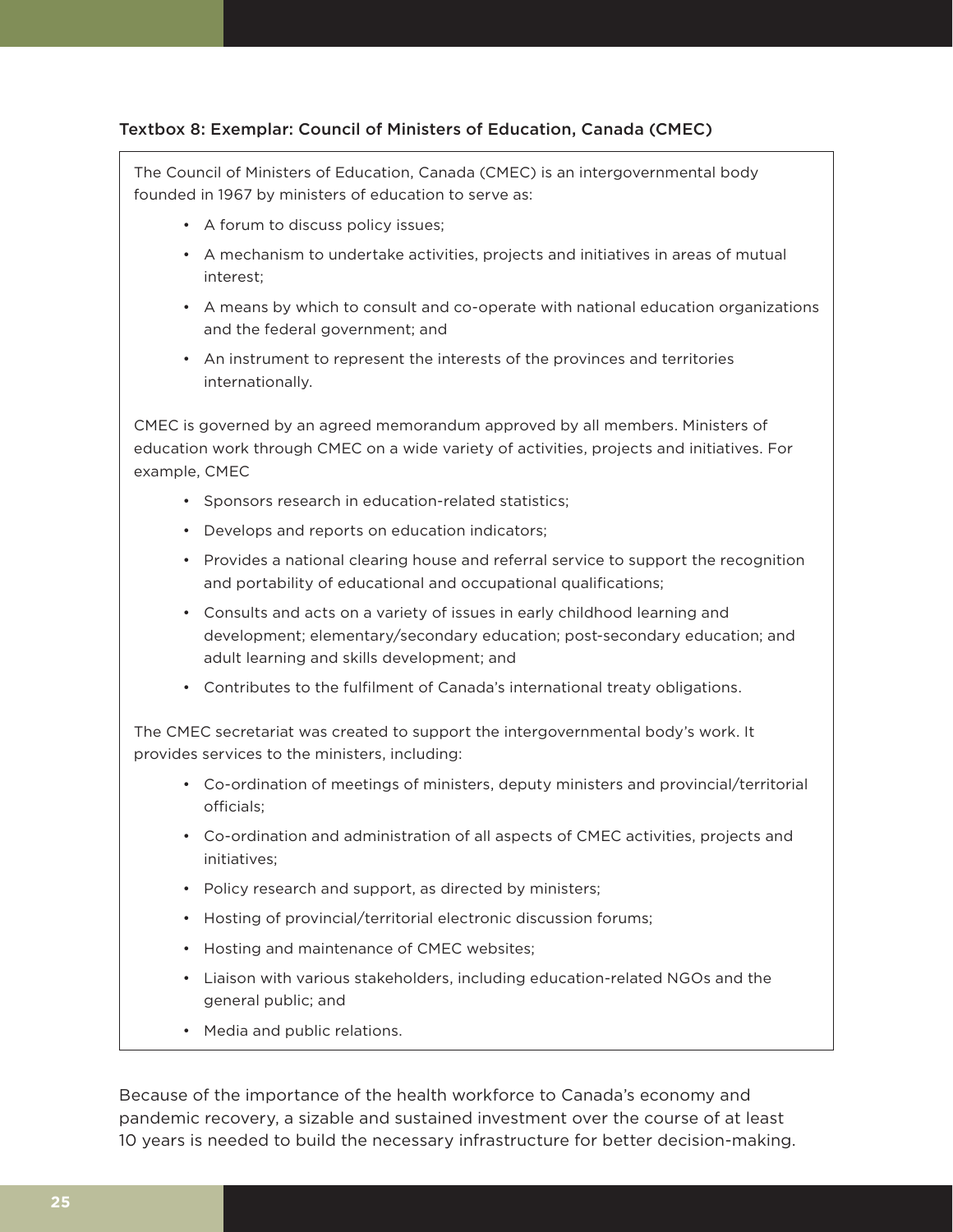Although this may sound expensive, it is important to recognize the remarkably expensive, unsustainable and inequitable nature of the status quo. It is unimaginable that any sector that similarly constitutes eight per cent of Canada's GDP would exhibit a comparable lack of evidence-informed decision-making and evaluation based on high-quality standardized data.

#### JURISDICTIONAL AND GOVERNANCE CONSIDERATIONS

There are important jurisdictional considerations to keep in mind in choosing between these options, as well as logistical challenges related to the collection, quality assurance, storage, stewardship and access of health workforce data being proposed. Ongoing co-operation through the FPT Committee on Health Workforce exemplifies how governments and stakeholders can work together productively. The proposed options build on these foundational activities. Moreover, the options presented here have pre-existing models or precedents where FPT co-operation already exists.

In Australia, Ahpra was created by overcoming similar jurisdictional challenges. The argument that won the day in that country was their Productivity Commission's recommendation on the Australia Health Workforce: that a single national approach to data collection and planning would help to increase that workforce's flexibility, mobility and sustainability. Similarly, a key lever in Canada would be a move towards national co-ordination of health professional registration (Textbox 9).

#### Textbox 9: Moving to Pan-Canadian Registration Would Enable More Standardized Data Collection

In October 2019, the Canadian Health Workforce Network, in collaboration with the B.C. and Yukon members of the Federal/Provincial/Territorial Committee on Health Workforce, coorganized a CIHR Best Brains Exchange (BBE) policy dialogue on the topic of advancing a dialogue towards pan-Canadian licensure and registration of health professionals. The goals were to explore leading practices from other federated jurisdictions that have implemented co-ordinated approaches, examine the unique Canadian context that may facilitate or hinder the implementation of these promising practices and identify the steps required to advance the dialogue around pan-Canadian registration (CIHR 2019). Participants included representatives from provincial/territorial regulators and governments, pan-Canadian regulatory consortiums, health professionals, researchers, pan-Canadian health organizations and other key stakeholders. The dialogue generated support for the development of a single, pan-Canadian registry of health workers which would provide consistent, easily accessible information about health professionals to share among regulators, researchers, various decision-makers and the public. Potential benefits include increasing patient safety, supporting integrated health workforce planning, facilitating health workforce mobility, improving access to telehealth or virtual care and achieving cost savings through improved regulatory efficiency.<sup>32</sup>

*<sup>34</sup>* K. Leslie, C. Demers, R. Steinicke & I.L. Bourgeault « Pan-Canadian Registration and Licensure of Health Professionals" *Healthcare Policy, under review, 2021.*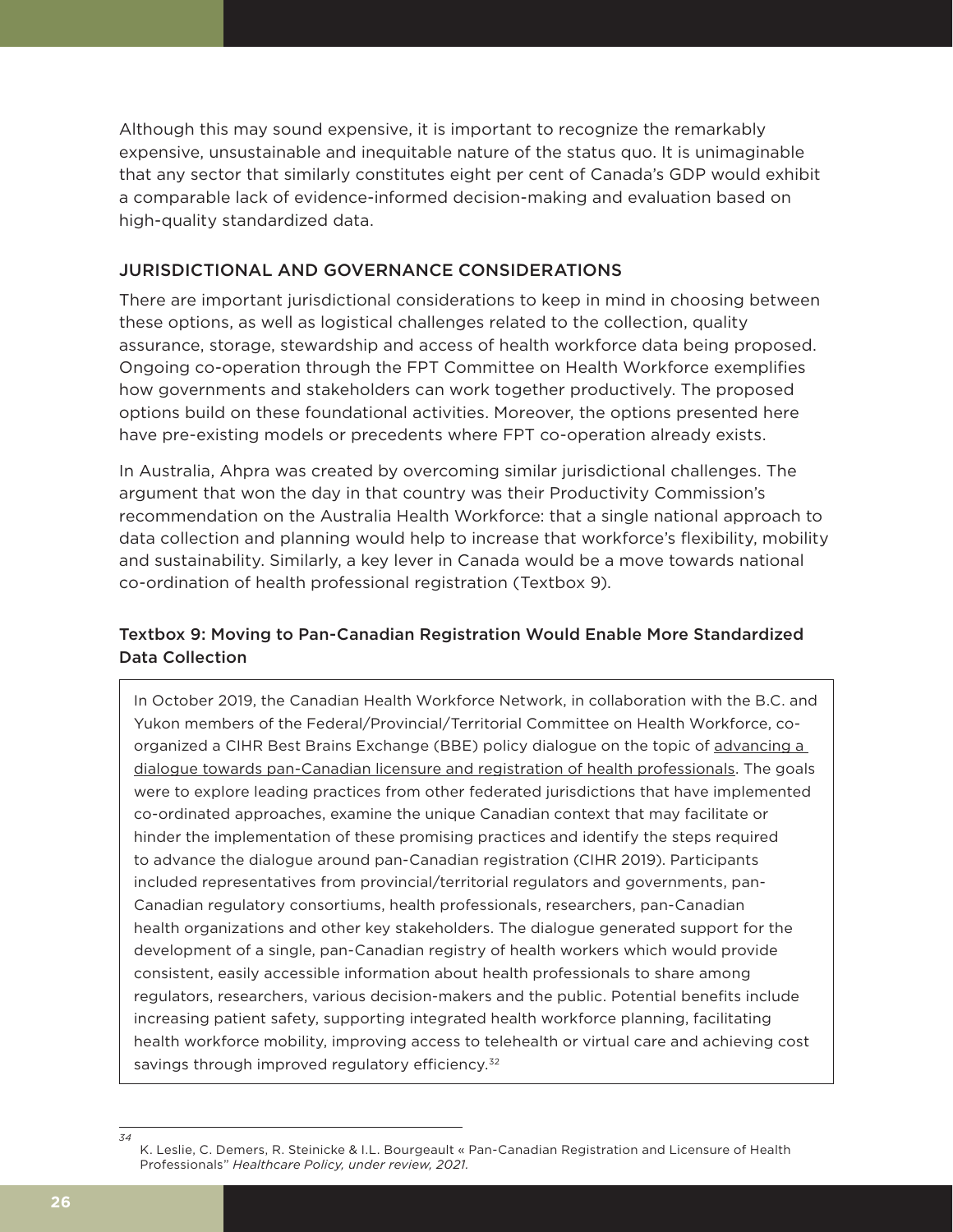Broad, multi-sectoral representation is characteristic of — and critical to — the success of health workforce agencies internationally. A standardized approach to data and subsequent collective and co-ordinated planning, policymaking, management, monitoring and evaluation will need to involve key stakeholders across sectors and jurisdictions to identify challenges and priorities for action that can be taken to achieve a more sustainable health workforce. The agencies in New Zealand and Australia were established with consensus support from stakeholders in government, academia, regulatory bodies and health profession associations. Each agency adopted a standardized approach to the data they collected for their own organizational purposes, strengthened by the possibility for benchmarking and linking to other datasets for greater decision-making latitude. It is clear from the call to action signed by over 60 health professional organizations that many stakeholder groups share a mutual frustration over the lack of data, data alignment and co-ordinated planning. A health workforce agency should also draw on patients' voices, the public more broadly, all health worker groups, researchers and other equity-seeking stakeholder groups that have not been adequately represented in past efforts.

An appropriate governance model will be the cornerstone of any such organization and all partners will need to agree on it as part of initial discussions. Ongoing challenges may emerge in the development and implementation of these standardized data and digital decision-making tools, none of which is insurmountable. Articulating new data and digital infrastructures with existing tools, services and resources will require attention to interoperability as well as intellectual property. Different types of privacy legislation governing data stewards' work will need to be addressed. This challenge could be supported by a commissioned legal review and set of suggested amendments to legislation, regulation and organizational bylaws, paralleling existing reviews regarding patient data. It is also critical that the agenda drive the tools (rather than the opposite) and that appropriate attention be given to stakeholder engagement to ensure the development of flexible systems that allow tailoring to local and occupational needs as well as changes over time.

## **CONCLUSION**

Until barriers to effective health workforce planning are addressed across Canada, including a standardized set of data, we can expect inadequate planning for population needs of the future, inefficient deployment of resources, persistent maldistribution of services and perpetuation of current inequities. Poor data and intelligence lead to inadequate planning, which prevents decision-makers from deploying health workers when, where and how they are most needed.<sup>35</sup> The consequences of poor data range from unmet population health needs to preventable deaths, to inadequate access to services to long wait times, not to mention the huge economic consequences of

*<sup>35</sup>* K. Waddell and M. G. Wilson, "Rapid Synthesis: Exploring Models for Health Workforce Planning," Hamilton: McMaster Health Forum, July 16, 2019, https://www.mcmasterforum.org/docs/default-source/productdocuments/rapid-responses/exploring-models-for-health-workforce-planning.pdf?sfvrsn=2.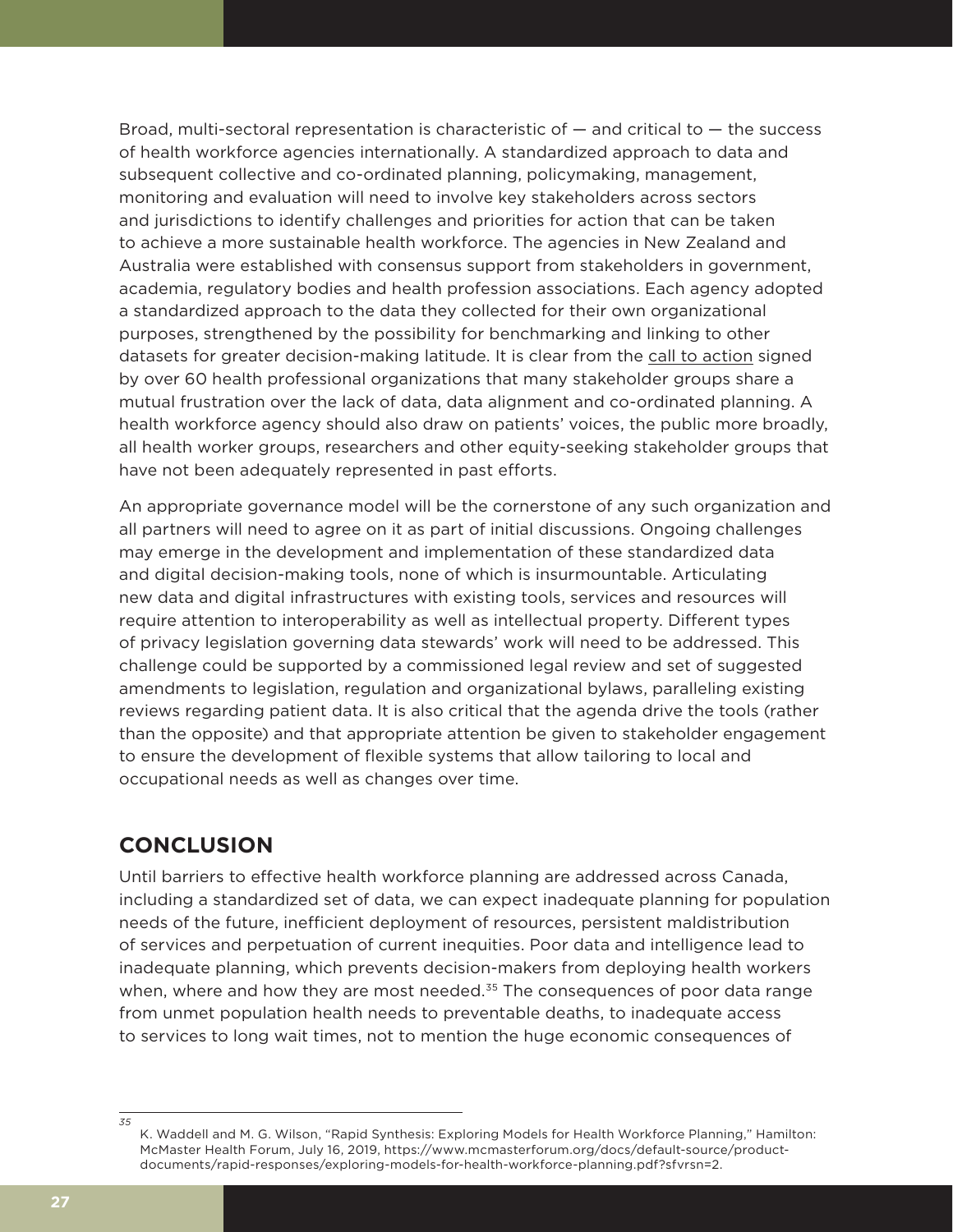poorly informed policy decisions.<sup>36</sup> Furthermore, the health system will be insufficiently prepared to respond to episodic threats, including but not limited to pandemics and natural disasters. Decision-makers will be unable to evaluate the effectiveness of interventions and transformations (including cost-effectiveness). And ultimately, patients will not receive the care to which they are entitled.

This opportunity to propose a vision for an enhanced federal government role could not come at a more strategic time. There is a clear need to support the health workforce to optimize health system performance, sustainability and resiliency. The time is now for the federal government to take the lead in supporting provinces, territories, regions and training programs with enhanced and inclusive data and decision-making tools. These tools are needed to make informed staffing decisions, to optimize contributions of the available workforce and to enable safer workplaces for post-pandemic recovery. Until we have more effective planning based on better data, we will continue to make decisions in the dark, with incomplete, misleading and non-standardized information. Canada can expect inadequate planning for population needs now and into the future, inefficient deployment of health workers, persistent maldistribution of services and perpetuation of current inequities.

We can and should do better.

*<sup>36</sup>* Andre Picard, "To Improve Health Care, We Need to Plan our Workforce of the Future," *Globe and Mail*, October 25, 2019, https://www.theglobeandmail.com/opinion/article-to-improve-health-care-we-need-toplan-our-workforce-of-the-future/.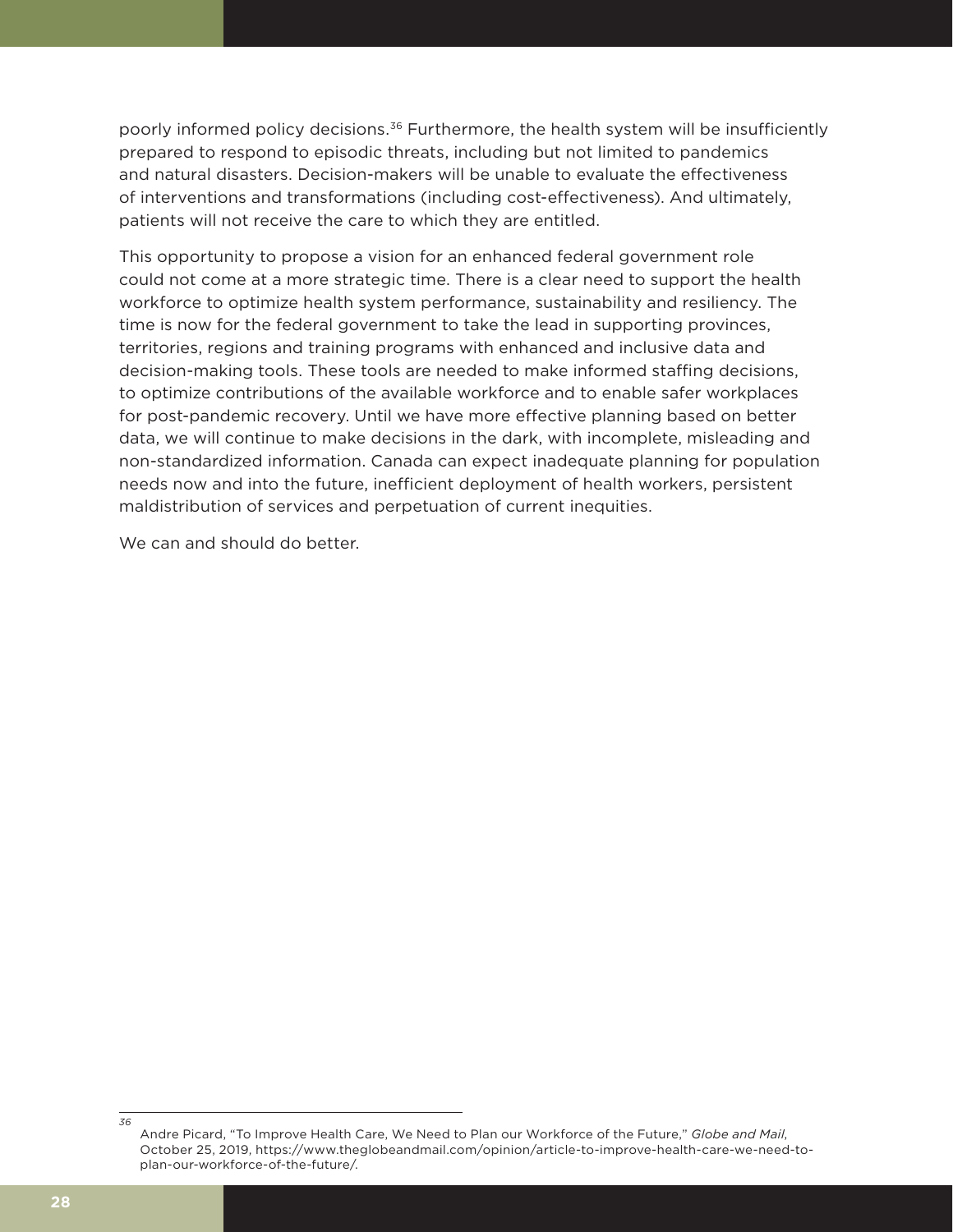### **REFERENCES**

- Begun, J. W., B. Zimmerman, and K. J. Dooley. 2003. "Health Care Organizations as Complex Adaptive Systems." *Advances in Health Care Organization Theory,* S. S. Mick and M. E. Wyttenbach, eds., (1st edition, pp. 253–288). San Francisco, CA: Jossey-Bass.
- Bourgeault, Ivy, Sarah Simkin, and Caroline Chamberland-Rowe. 2019. "Poor Health Workforce Planning is Costly, Risky and Inequitable." *CMAJ.* October 21. 191 (42) E1147-E1148; DOI: https://doi.org/10.1503/cmaj.191241.
- ———. 2020. "Crisis Underscores that Health Workers are Backbone of Health System." *Hill Times*. April 7. https://www.hilltimes.com/2020/04/07/crisis-underscores-thathealth-workers-are-backbone-of-health-system/242674.
- ———. 2021. "Co-developing an Integrated Primary Care Workforce Plan at the Regional Level: An Introductory Overview and Commentary." Human Resources for Health. https://doi.org/10.1186/s12960-021-00578-z.
- Bourgeault, Ivy, Caroline Chamberland-Rowe, Sarah Simkin, and S. Slade. 2020. "A Proposed Vision to Enhance CIHI's Contribution to More Data Driven and Evidence-Informed Health Workforce Planning in Canada." Final Report. March 31.
- BuildForce Canada, https://www.buildforce.ca/en.
- Canadian Institutes of Health Research 2019 Advancing a dialogue towards pan Canadian Licensure and Registration of Health Professionals, Friday October 25<sup>th</sup>, Ottawa. https://cihr-irsc.gc.ca/e/51804.html
- Canadian Institutes of Health Research (CIHR). 2014. "Pan-Canadian Vision and Strategy for Health Services and Policy Research: 2014–2019." CIHR IHSPR 2014:1–36.
- Chamberland-Rowe, Caroline and Ivy Bourgeault, 2019. "Health Workforce Impact Assessments Step 1 – A Framework of the Complex, Adaptive Health Workforce System." Paper presented at the Canadian Association of Health Services and Policy Research Conference, Halifax, NS. May.
- Epps, T. (2011). Regulation of health care professionals. In J. Downie, T. Caulfield, & C. M. Flood (Eds.), Canadian health law and policy (4th ed., pp. 75–114). Markham, ON: LexisNexis Canada.
- Gaul, K., and E. Fraher. 2015. "State-Level Health Workforce Data Collection, Analysis, and Dissemination: An Introduction." Health Workforce Technical Assistance Centre. https://www.healthworkforceta.org/wp-content/uploads/2015/03/TA\_to\_ States\_Resource\_Brief.pdf.
- Hall, T. L., A. Mejia, and World Health Organization. 1978. "Health Manpower Planning: Principles, Methods, Issues." World Health Organization: 18.
- Kuhlmann, Ellen, Ronald Batenburg, Matthias Wismar, Gilles Dussault, Claudia B. Maier, Irene A. Glinos, Natasha Azzopardi-Muscat et al. 2018. "A Call for Action to Establish a Research Agenda for Building a Future Health Workforce in Europe." *Health Research Policy and Systems* 16, no. 1: 1–8.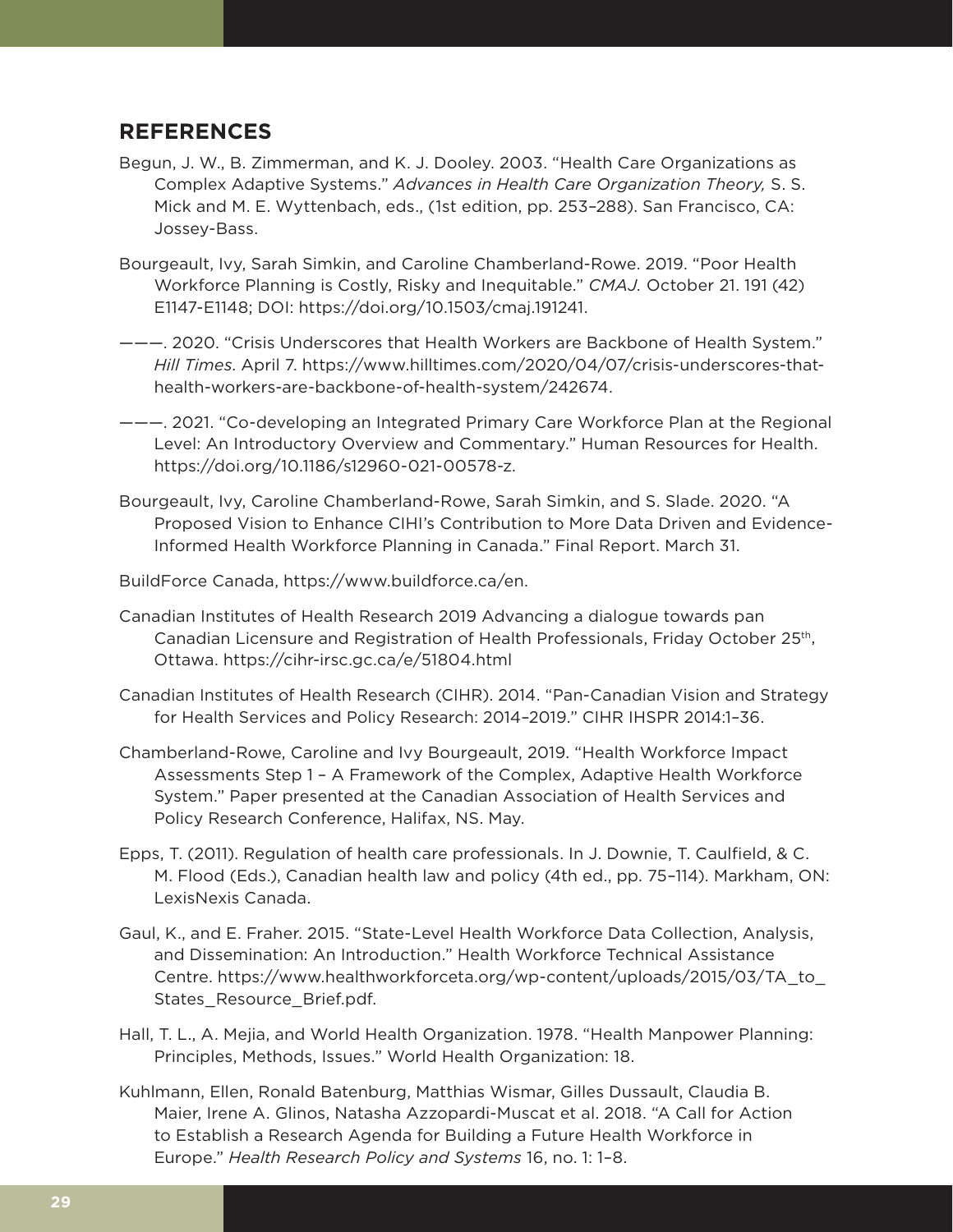- McMahon, Megan, Jessica Nadigel, Erin Thompson, and Richard Glazier. 2020. "Informing Canada's Health System Response to COVID-19: Priorities for Health Services and Policy Research." *Healthcare Policy*. doi:10.12927/hcpol.2020.26249.
- McMahon, T. 2021. "Nursing Job Vacancies are Soaring across Canada: Tens of Thousands of Nursing Jobs Remain Unfilled across the Country as Hospitals Scramble to Find Workers Amid a Pandemic." Eastern Workforce Innovation Board. February 9. http://www.workforcedev.ca/index.php/en/projects\_en/newsarticles/101-workforce-en/394-nursing-job-vacancies-are-soaring-across-canada.
- Neiterman, E., I. L. Bourgeault, Julie Peters, Victoria Esses, Elaine Dever, Rae Gropper, Christine Nielsen, Jenna Kelland and Peggy Sattler. 2018. "Best Practices in Bridging Education: Multiple Case Study Evaluation of Postsecondary Bridging Programs for Internationally Educated Health Professionals in Canada." *Journal of Allied Health*, 47(1): 23–28.
- Ono, T., G. Lafortune, and M. Schoenstein. 2013. "Health Workforce Planning in OECD Countries: A Review of 26 Projection Models from 18 Countries." OECD iLibrary. https://www.oecd-ilibrary.org/social-issues-migration-health/health-workforceplanning-in-oecd-countries\_5k44t787zcwb-en.
- Picard, Andre. 2019. "To Improve Health Care, We Need to Plan our Workforce of the Future." *Globe and Mail*. October 25. https://www.theglobeandmail.com/opinion/ article-to-improve-health-care-we-need-to-plan-our-workforce-of-the-future/.
- Waddell, K., and M. G. Wilson. 2019. "Rapid Synthesis: Exploring Models for Health Workforce Planning." Hamilton: McMaster Health Forum. July 16. https://www. mcmasterforum.org/docs/default-source/product-documents/rapid-responses/ exploring-models-for-health-workforce-planning.pdf?sfvrsn=2.
- World Health Organization. 2011. "Human Resources for Health Observatories: An Overview." Global Meeting of HRH Observatories. "Evidence-informed HRH policies: The Contribution of HRH Observatories." Lisbon. July 4–7.
- World Health Organization. 2012. *Action towards achieving a sustainable health workforce and strengthening health systems: implementing the WHO Global Code of Practice in the European Region* (No. WHO/EURO: 2012-2220-41975-57689). World Health Organization. Regional Office for Europe.
- ———. 2015. "Global Strategy on Human Resources for Health." Geneva: WHO Press, World Health Organization. http://apps. who.int/iris/bitstream/handle/10665/250368/9789241511131-eng. pdf;jsessionid=0FD553AED801F267E3B8C1A04796B8FB?sequence=1.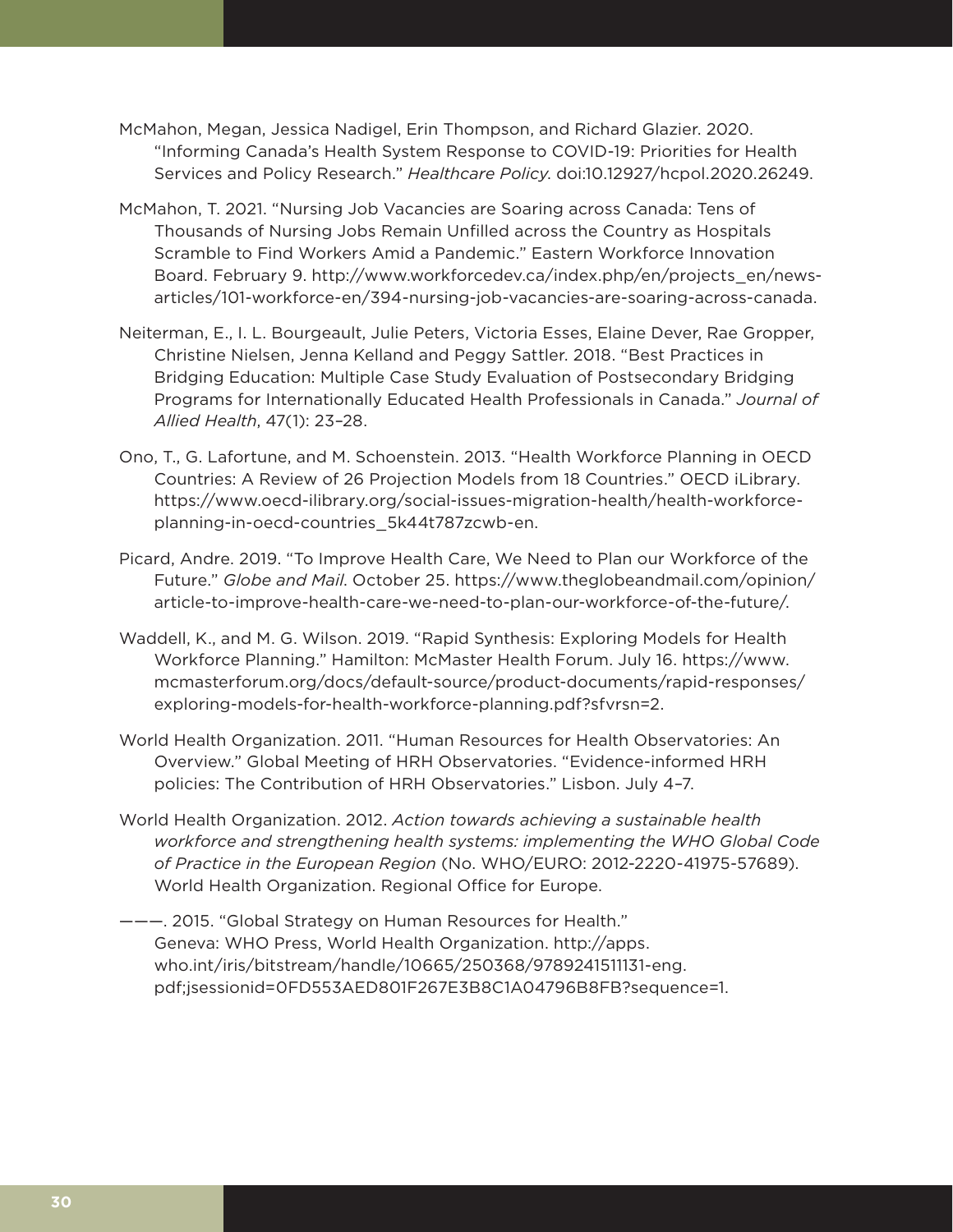#### **About the Author**

**Ivy Lynn Bourgeault**, PhD, is a Professor in the School of Sociological and Anthropological Studies at the University of Ottawa and the University Research Chair in Gender, Diversity and the Professions. She leads the Canadian Health Workforce Network and the Empowering Women Leaders in Health initiative. Dr. Bourgeault has garnered an international reputation for her research on the health workforce, particularly from a gender lens.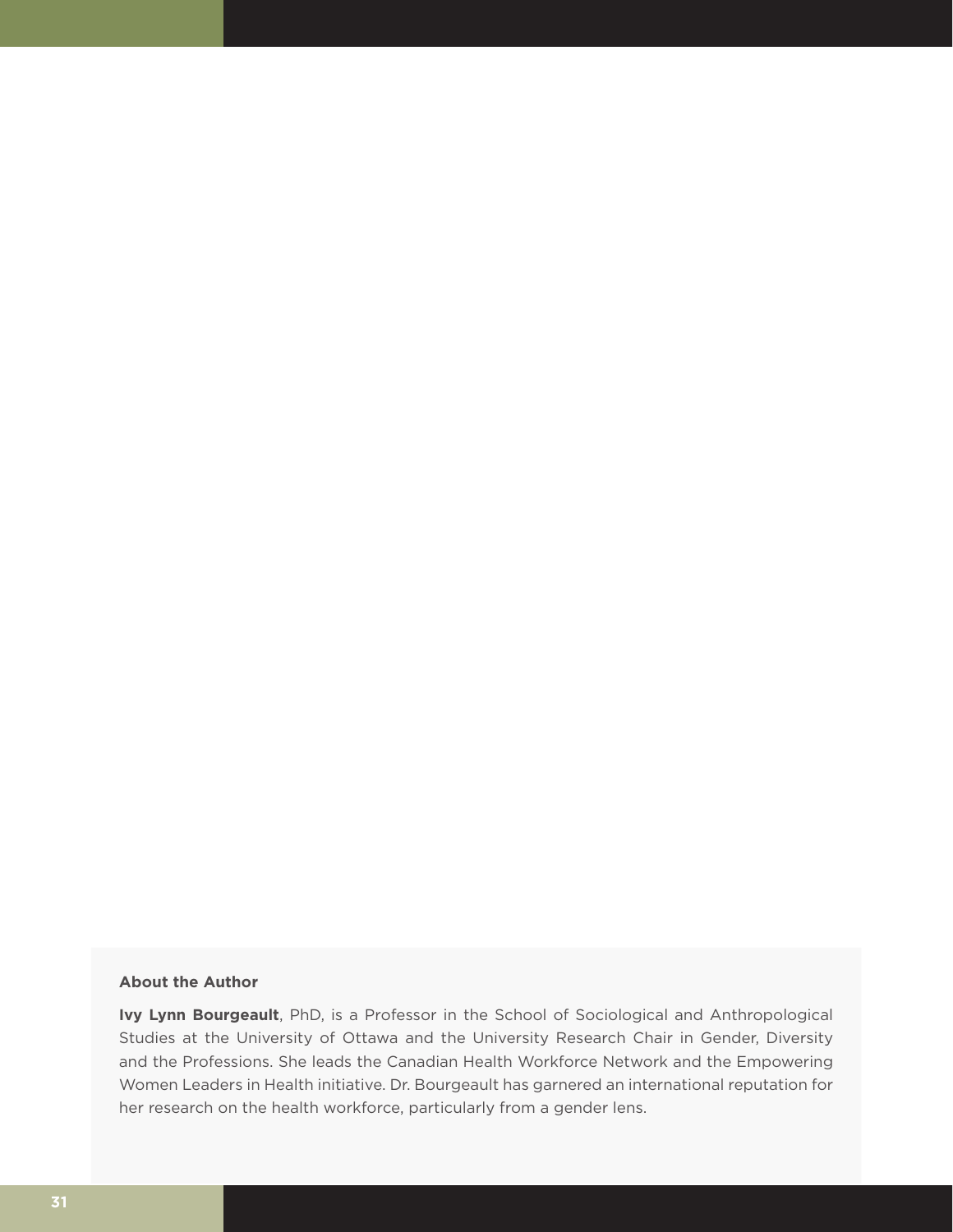#### **ABOUT THE SCHOOL OF PUBLIC POLICY**

The School of Public Policy has become the flagship school of its kind in Canada by providing a practical, global and focused perspective on public policy analysis and practice in areas of energy and environmental policy, international policy and economic and social policy that is unique in Canada.

The mission of The School of Public Policy is to strengthen Canada's public service, institutions and economic performance for the betterment of our families, communities and country. We do this by:

- *Building capacity in Government* through the formal training of public servants in degree and non-degree programs, giving the people charged with making public policy work for Canada the hands-on expertise to represent our vital interests both here and abroad;
- *Improving Public Policy Discourse outside Government* through executive and strategic assessment programs, building a stronger understanding of what makes public policy work for those outside of the public sector and helps everyday Canadians make informed decisions on the politics that will shape their futures;
- *Providing a Global Perspective on Public Policy Research* through international collaborations, education, and community outreach programs, bringing global best practices to bear on Canadian public policy, resulting in decisions that benefit all people for the long term, not a few people for the short term.

The School of Public Policy relies on industry experts and practitioners, as well as academics, to conduct research in their areas of expertise. Using experts and practitioners is what makes our research especially relevant and applicable. Authors may produce research in an area which they have a personal or professional stake. That is why The School subjects all Research Papers to a double anonymous peer review. Then, once reviewers comments have been reflected, the work is reviewed again by one of our Scientific Directors to ensure the accuracy and validity of analysis and data.

#### **The School of Public Policy**

University of Calgary, Downtown Campus 906 8th Avenue S.W., 5th Floor Calgary, Alberta T2P 1H9 Phone: 403 210 3802

#### **DISTRIBUTION**

Our publications are available online at www.policyschool.ca.

#### **DISCLAIMER**

The opinions expressed in these publications are the authors' alone and therefore do not necessarily reflect the opinions of the supporters, staff, or boards of The School of Public Policy.

#### **COPYRIGHT**

Copyright © Bourgeault 2021. This is an open-access paper distributed under the terms of the Creative Commons license CC BY-NC 4.0, which allows non-commercial sharing and redistribution so long as the original author and publisher are credited.

#### **ISSN**

ISSN 2560-8312 The School of Public Policy Publications (Print) ISSN 2560-8320 The School of Public Policy Publications (Online) **DATE OF ISSUE** December 2021

#### **MEDIA INQUIRIES AND INFORMATION**

For media inquiries, please contact Morten Paulsen at 403-220-2540. Our web site, www.policyschool.ca, contains more information about The School's events, publications, and staff.